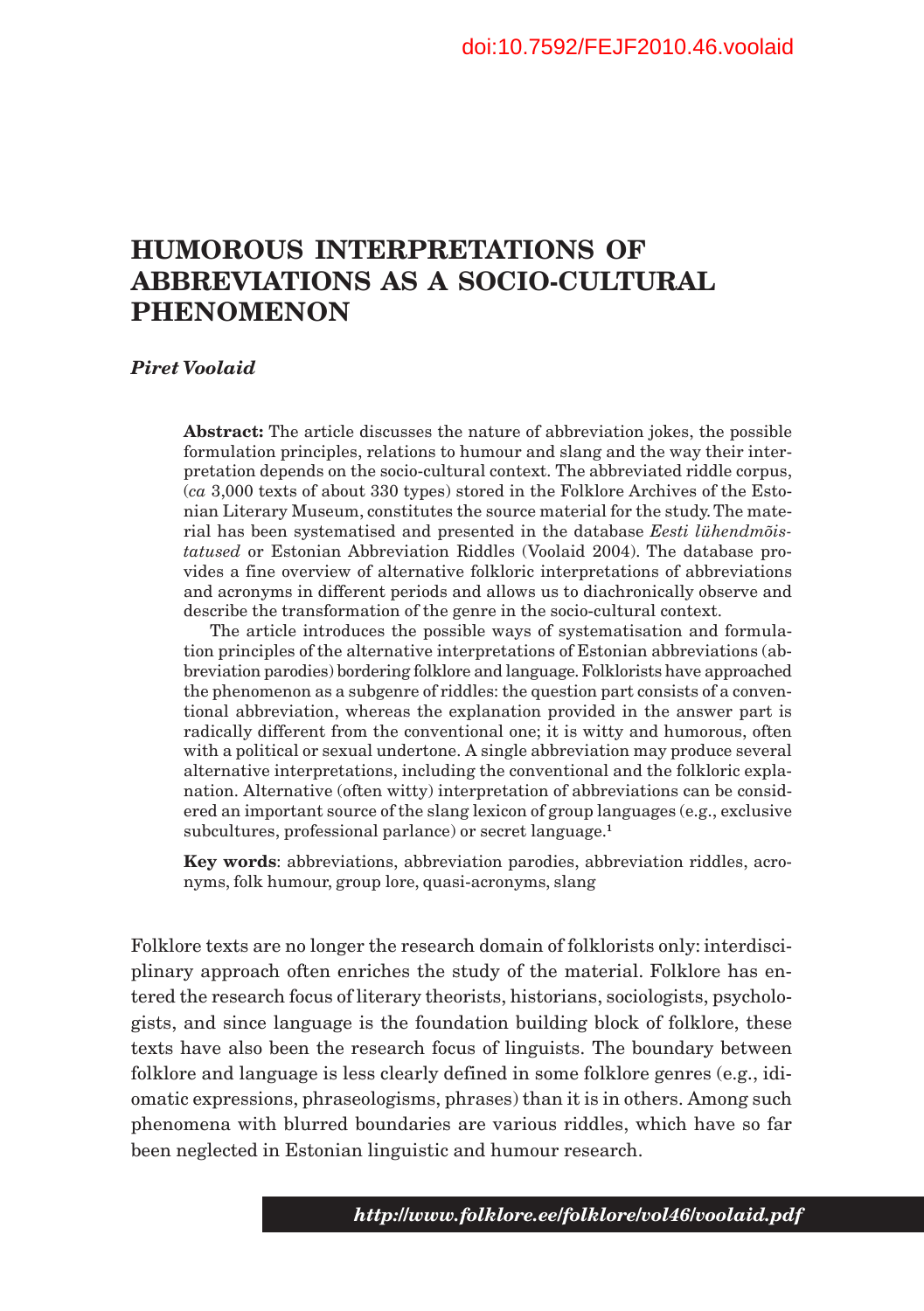Since the second half of the 1990s, Estonian folklorists have compiled a number of digitised text corpora: genre-specific databases which are easily accessible online. Newer riddle material has been gathered in several genretypological databases of similar structure, constructed in recent years (see Voolaid 2006).

Characteristic features of the riddle are dialogic play (see Hasan-Rokem & Shulman 1996: 3) and the (obligatory) question–answer form. The latter determines the subgenre of riddles, the most important ones are:

- Traditional riddles the question part is a description of an object, e.g., *Üks hani, neli nina? Padi.* 'Q: One goose, four noses? A: A pillow.'
- Conundrums direct 'wh'-questions, e.g., *Kumb on raskem, kas kilogramm rauda või kilogramm vatti? Mõlemad on üherasked.* 'Q: Which of these weighs more – a kilogram of iron or a kilogram of cotton? A: Both are of the same weight.'
- Compound word games mostly use the initial formula *What?* or *Which one?* expecting, instead of an adjective, a compound noun as an answer, e.g., *Missugused jalad ei kõnni? Lauajalad.* 'Q: Which legs do not walk? A: Table legs.'
- Droodles mostly consist of a visual image serving as the question and the description of the image serving as the answer, e.g., *Mis on pildil?*

*Neli elevanti nuusutavad apelsini.* 'Q: What is this?  $\Box \subseteq \Box$  A: Four

elephants sniffing an orange.' (For more on the typology of Estonian riddles see Voolaid 2005: 11–20).**<sup>2</sup>**

Abbreviations or acronyms are used so that language users are able to write or utter words and syllables faster. According to the researcher of Estonian abbreviations Martin Ollisaar, who has authored the book of Estonian abbreviations (*Lühendiraamat* 2006), abbreviation formation in the Estonian language results in:

- 1) Estonian and loan abbreviations (according to their origin);
- 2) Uppercase, lowercase and mixed case abbreviations (according to the letter case);
- 3) General or common abbreviations and textual abbreviations made up for one publication (according to their popularity);
- 4) Abbreviations with and without periods (according to punctuation) (Ollisaar 2006: 6–12).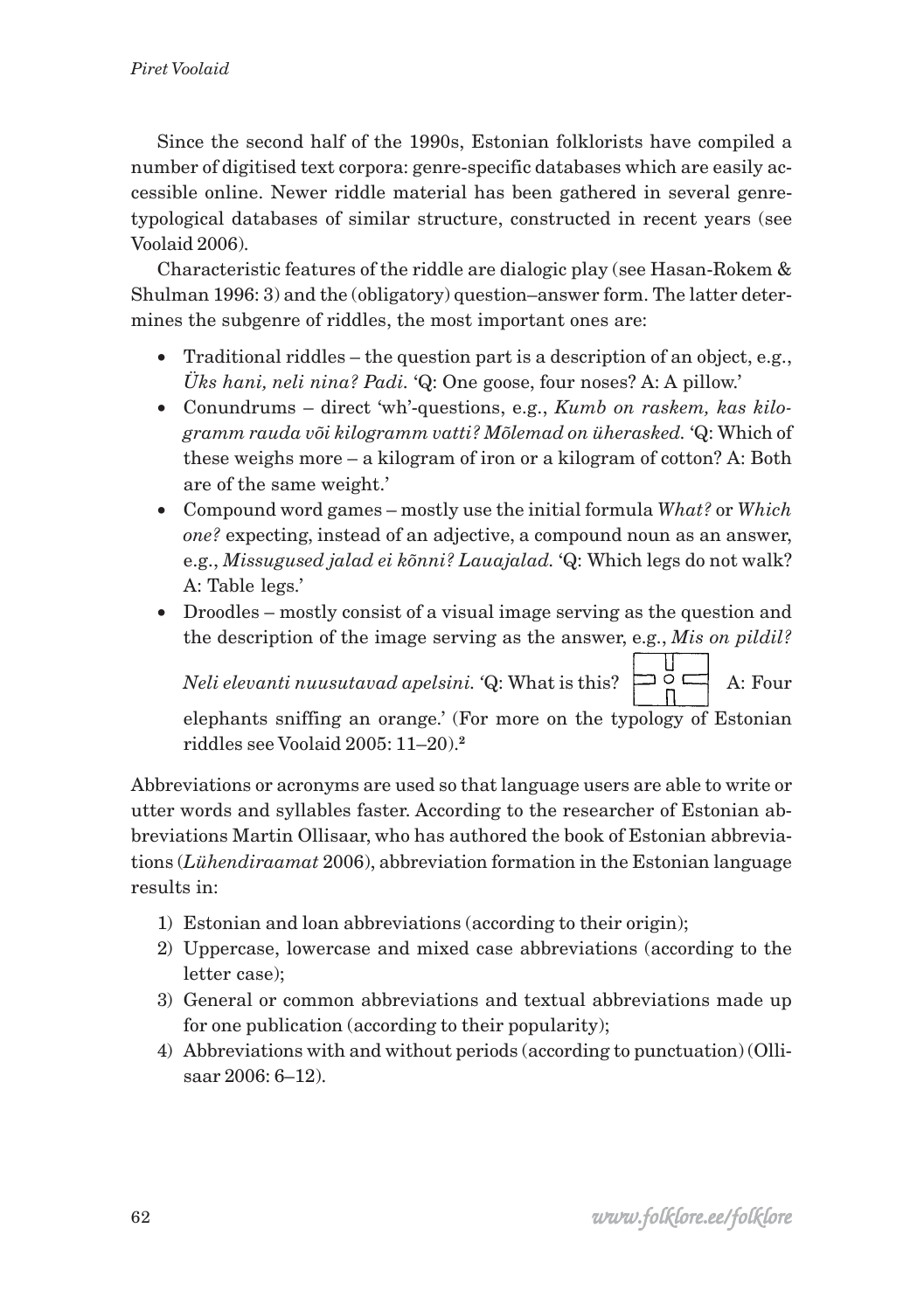Ollisaar's practical book contains more than 11,000 more or less popular Estonian abbreviations and acronyms, complete with interpretations. Similar commonly known and widely spread abbreviations are stored and held in the Estonian Folklore Archives, although in this case the material is completely different. The aim of these abbreviations is not to spare room in written or oral texts; instead, the genre of these abbreviations shares similarities with riddles.

If we consider the structure of the riddle (question and answer), the question part of the abbreviation riddle is composed of a well-known abbreviation, mostly an acronym (e.g., what does FBI mean?). An alternative reply to the conventional interpretation *Federal Bureau of Investigation* is quite different, witty and humorous, often with a political or sexual undertone (e.g., Female Body Inspector). One and the same acronym or abbreviation may stand for several alternative interpretations – both the conventional or normative and the folkloric or alternative. Folklorists have come to call such abbreviations *abbreviation riddles*, although their popular character is also conveyed by terms *abbreviation parodies*, *humorous abbreviations, alternative interpretations of abbreviations* or *quasi abbreviations*.

The aim of the article is to give an overview, on the basis of the database of Estonian Abbreviation Riddles as a genre-specific corpus, of the alternative or folkloric interpretations of abbreviations, the formulation principles, relations to popular humour and slang and the surrounding socio-cultural context.

## **ARCHIVE MATERIALS UNDER CONSIDERATION**

The earliest of the approximately 3,000 abbreviation riddles recorded and held in the Estonian Folklore Archives date back to 1938 when three folkloric explanations of the acronym *ETK* were written down. The normative meaning *Eesti Tarvitajateühisuste Keskühisus* ('Central Union of Estonian Consumers' Unions', 1917–1941, then renamed *ETKVL*) has been variously adapted: *elab tarvitaja kasust* 'lives off the consumer', *elab teiste kulul* 'lives at others' expense' and *Eesti töörahva kurnaja* 'exploiter of Estonian labourers'.

The main bulk of alternative abbreviation interpretations, collected before the mid-1990s, is folklore about the totalitarian Soviet regime, with a characteristically strong political flavour. Folklore of that era constituted mainly of ridiculing social taboos (the forbidden political, erotic, mundane). Like all antiregime folk humour, ridiculing abbreviation explanations was resolutely ignored. Consequently, collecting and storing such material in the archives was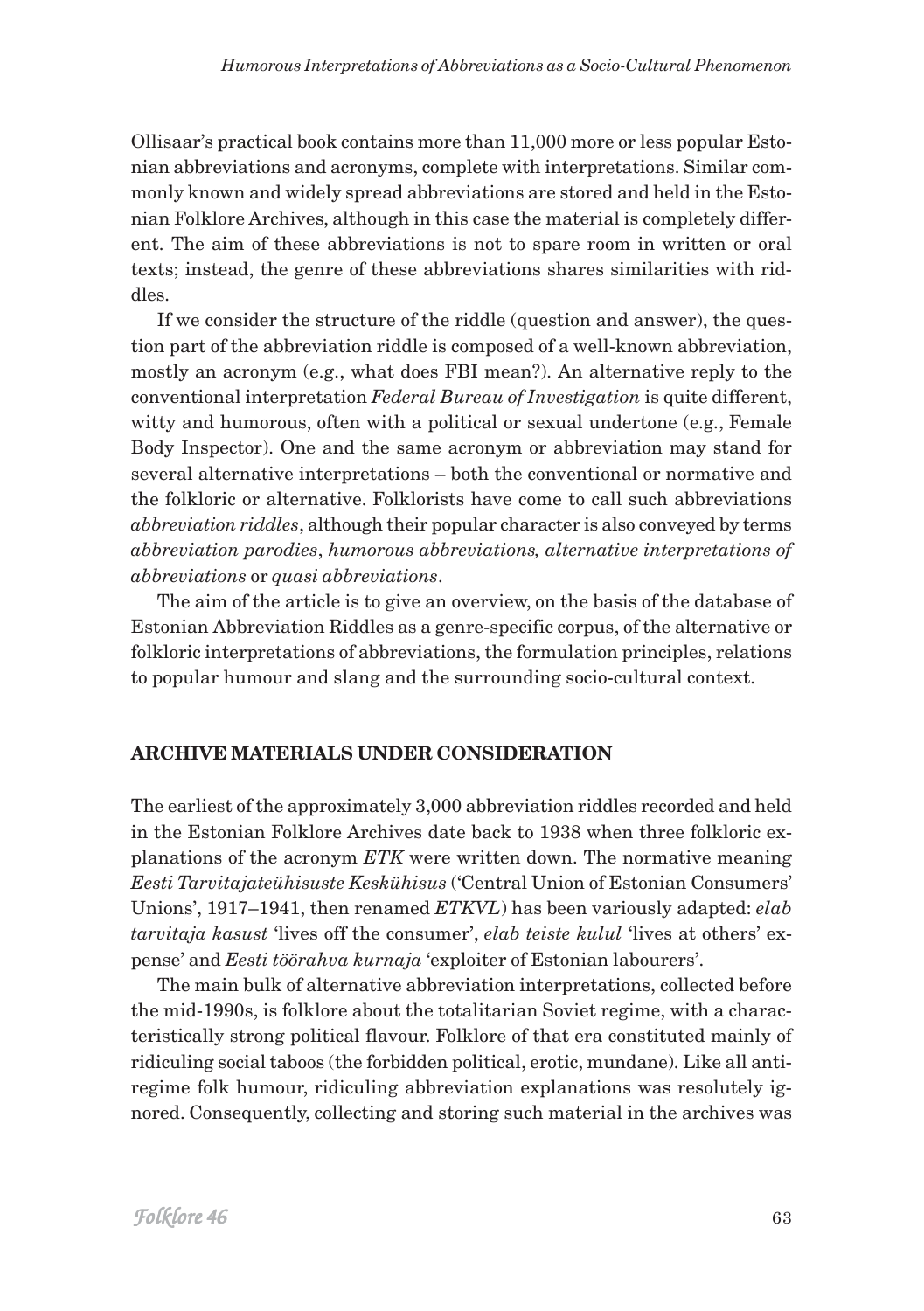out of the question. Some of this folklore has fortunately reached us owing to unsanctioned collectors.

The majority of the folklore of the Soviet period, including abbreviation riddles (2,200 of the total of 3,000 texts) was added to the archives as late as in 1992, during the major collection of school lore in Estonia. One reason for such a late addition was censorship. 1992 was the last moment to collect material characteristic of the Soviet period and its society of limited freedom of speech. In 2007, the Estonian Literary Museum and the University of Tartu co-operated in organising another national school lore collection, and during this collection the Estonian Folklore Archives also received some (but few) abbreviation riddles. The article will proceed to comparing material obtained in the course of these two waves of collection.

## **THEORETICAL BASES – TYPES OF ABBREVIATION RIDDLES, THEIR FORMATION FORMULAE AND RELATIONS WITH HUMOUR AND SLANG**

### **Classification and formation formulae**

Linguists (e.g., Cannon 1989; Fandrych 2008) have studied abbreviations and acronyms from the morphological aspect. Russian folklorist and humour researcher Aleksandra Arkhipova (2008: 413–446) considers folk contractions a phenomenon of 'new folklore' and linguistic play, and has described these with the terms *normative* and *alternative interpretation*. Arkhipova called alternative interpretation of abbreviations 'de-abbreviation' and also provided taxonomy of 'de-abbreviation' that I am going to apply to categorise Estonian material.

1. **Popular uppercase abbreviations or acronyms with an alternative explanation.** The main bulk of Estonian abbreviation riddles are acronyms made up of initial letters or names written in the uppercase. The initial letters of several words form an acronym that is pronounced like a word (e.g., *SAS – Scandinavian Airlines System* and the ironic intention – *Sex And Satisfaction*).

2. **There is no normative abbreviation, only the abbreviation with the folkloric explanation emerges.** This riddle type is based on the common knowledge that certain kinds of organisations, for example news agencies, are usually referred to by acronyms of their names: *BBC*, *CNN*, Russian agencies *HTB, TACC,* Estonian agency *ETA*, and so on. This habit of shortening news agency names has prompted the rise of Estonian abbreviations for "grapevine" ('heard it through the grapevine') agencies, which tell and spread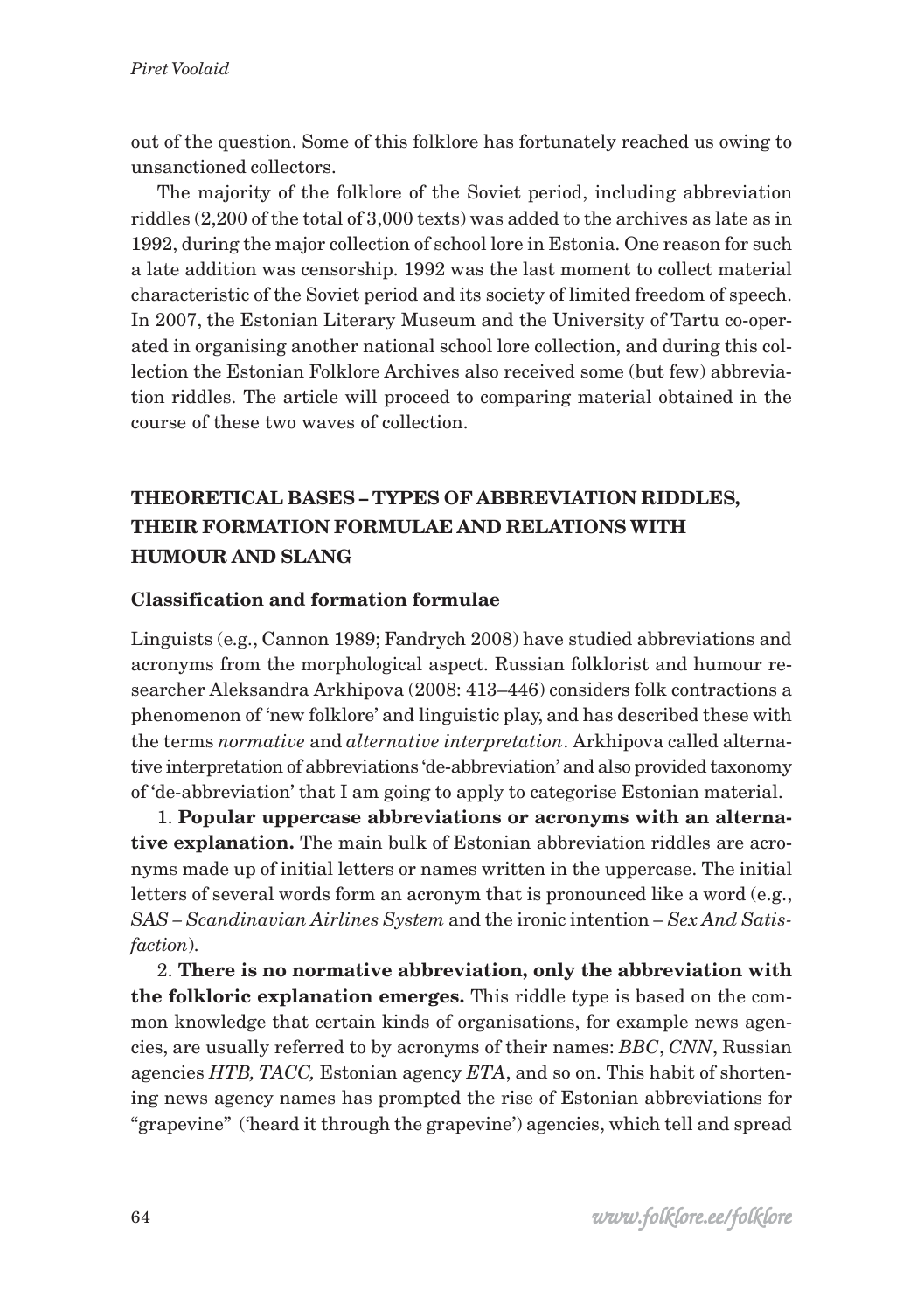rumours, referred to both in oral speech as well as in the media: *NSR – naised saunas rääkisid* – 'heard it from women in the sauna' or *KNR – keegi naine rääkis* 'heard from some woman'. These Estonian riddles may have been prompted by a similar Russian abbreviation ОБГ – одна баба говорила 'a woman told'. Another source for such abbreviations is a spontaneously created phrase that is turned into an acronym.

3. There are noticeably fewer abbreviation riddles in which **an existing word or phrase is turned into an abbreviation through later interpretation, known as backronyms.** For example, in an episode of *The Simpsons*, Homer defines GRUNGE as Guitar Rock Utilising Nihilist Grunge Energy, in Estonian material *KOOL*, 'school' in the normative sense, interpreted as standing for *kohustuslik orjanduslik orjade liit* 'compulsory union of slaving slaves'; *UUTMINE* 'innovation, perestroika' = *uus universaalne töörahva mõnitamine ilma nähtava eesmärgita* 'new universal mocking of workers for no obvious purpose'. The Sompa district in the town of Kohtla-Järve has been deciphered ав Самое опасное место после Америки 'the second most dangerous place after America'*.*

4. **Abbreviations as a combination of blending and splinters**, made up of the first syllables of suitable words or chosen letters. In the Estonian socio-political setting it is important to remember that abbreviations made up of the first parts of lexical units were a Soviet Russian invention. (Many sources attribute this Russian abbreviation practice to the early 20th-century communists, whereas the first "abbreviation boom" took place after the 1917 revolution, see Stakheeva 2008: 9). This method of abbreviation formation was the basis of the whole Soviet "Glavbumsbyt" school of abbreviation tradition (on Russian Soviet vocabulary, incl. abbreviations see Mokienko & Nikitina (1998)), and it has or had no counterpart in Estonian abbreviation practices. Thus, this abbreviation type has numerous examples in the Russian language, while in Estonian the type is not popular. One of the few representatives is *Jo-Te – jookse terviseks* 'run for health', folkloric alternative *joo terviseks* 'drink for health'*.*

A generalisation of the types of abbreviations presented here reveals that the genre includes so-called quasi-acronyms that 1) redefine common uppercase abbreviations, or 2) define or decipher single words or syllabic abbreviations as acronyms, or 3) are formed of spontaneously constructed phrases that could also be presented as an entity of the type the name of which is commonly used in abbreviated form (e.g., news agencies).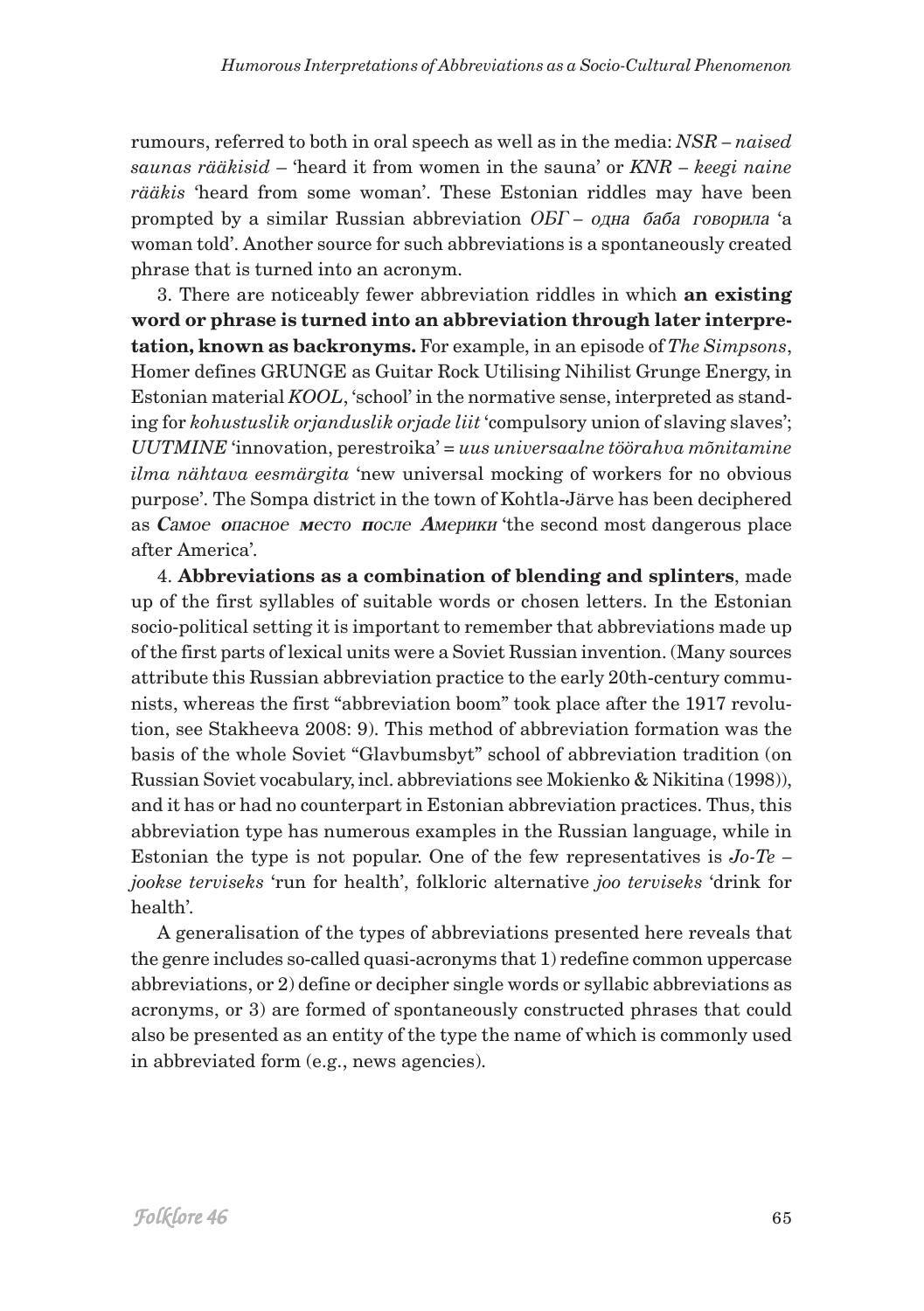### **Humour theoretical aspects**

Quasi-acronyms generally have a content relation to their source (e.g., the names or words behind common acronyms). The relation between a quasiacronym and its source is usually comical  $\sim$  ridiculing  $\sim$  parodying, and could represent any of the main humour topics – political, ethnic, obscene (sexual or scatological) humour.

The affinity of alternative interpretations to comicality is realised through the incongruity theory of humour. All comic acts are based on imagining an idea or situation in two internally congruent but commonly incongruent reference frames (Krikmann 2004a: 10). Consequently, the normative and the alternative interpretation are as if two semantic planes which entail the comical and the collision of which results in a joke. An abbreviation constitutes both the shared portion and source of the two planes; the user, knowing the abbreviation's general and conventional (or normative) meaning, plays with this knowledge and presents his or her own witty interpretation. Humour researcher Victor Raskin has termed these semantic planes (or semantic fields) scripts. According to his semantic theory of humour, a text can be considered funny if it fulfils these two conditions: 1) the text either fully or partially overlaps two different scripts and 2) these two scripts are in some way contrary to one other and evoke a surprise. A text is funny if, and only if, the text is compatible (fully or in part) with two distinct scripts, and the two distinct scripts are in some way opposites (Raskin 1985: 99). Clashes between two incompatible scripts or associative semantic fields are also the prerequisite of any kind of descriptive speech (incl. metaphor and metonymy). Another subgenre of incompatible codes, besides descriptive speech, is jokes and in abbreviation riddles the clash between semantic fields is strong enough to cause comic affect together with a surprise effect. In the case of abbreviations (and other subgenres of riddles) a joke is created if the text is difficult to solve due to its special informationcontaining structure, the solution needs to be reached through multi-stage interpretation, and if various technical principles predetermine the alternative (i.e. wrong) interpretation.

## **Quasi-abbreviations as part of in-group slang**

The functions of forming parodying abbreviations coincide to an extent with the main purposes of slang – the intention to hide information from bystanders; linguistic economising (shortness); affect (emphasised expression of one's attitude); attempts at humour and novelty; distinguishing oneself from others, emphasising one's nature; undermining authorities and norms (Tender 2003: 17). Various slang studies (e.g., Tender 1994: 352) have noted that abbrevia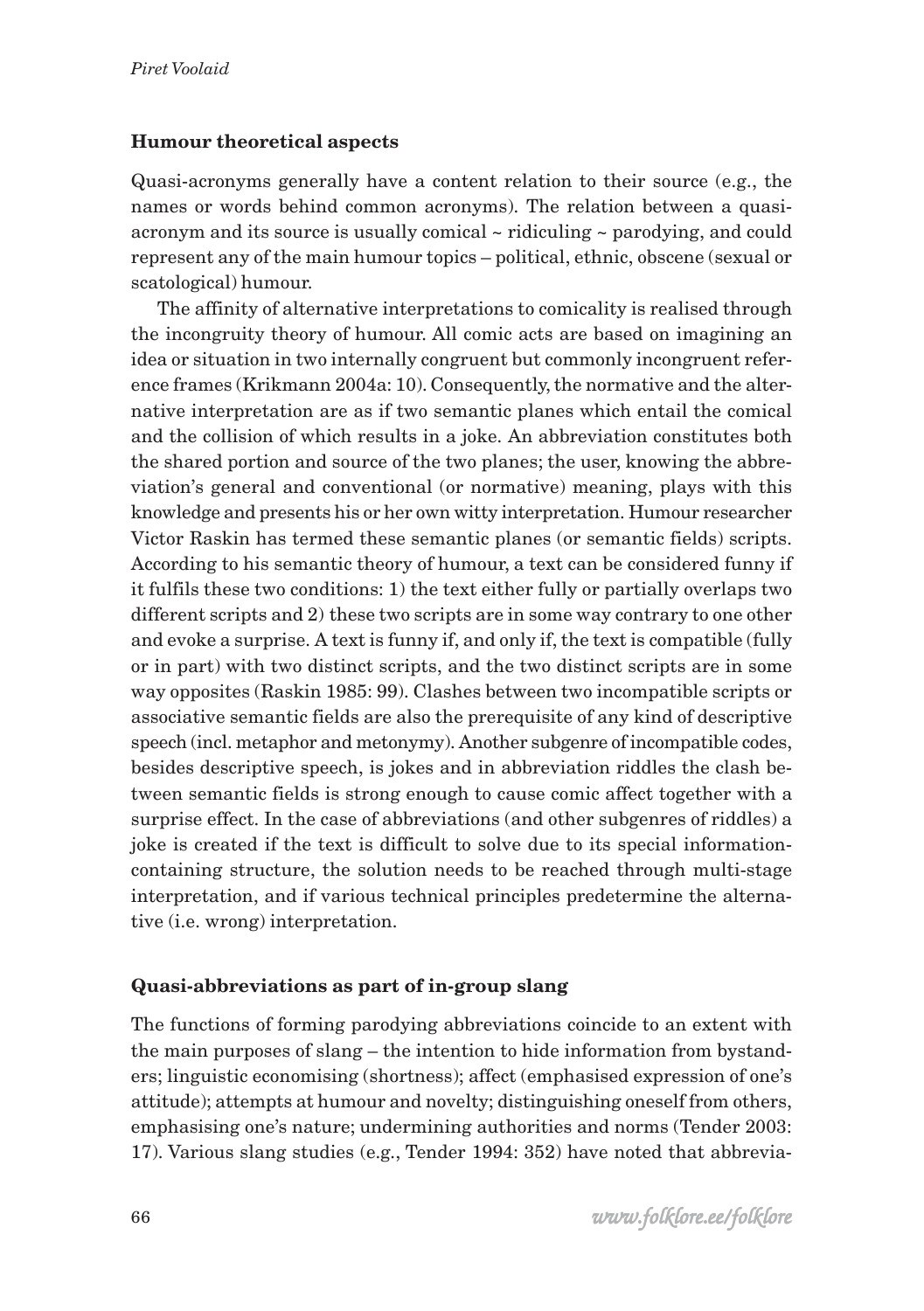tions, used for language economy and humour, are one of the most important sources of slang vocabulary. As an in-group language, abbreviation interpretations have a key role in closed subculture communication (e.g., in correctional institutions or the army) or in computer terminology or jargon, which unfortunately has not been recorded in the Estonian Folklore Archives. Humorous acronymic interpretation of computer terminology has been thoroughly studied by the Italian cognitivists, Oliviero Stock and Carlo Strapparava (2003: 297–314), who have created a computer acronym re-analyser.

Rait Maruste, an Estonian judge in the European Court of Human Rights, has studied the tattoos, gestures and slang of Estonian criminal subcultures. Quite interesting is the large number of letter symbols in the tattoos (or scar tattoos) of girls at the Kaagvere correctional school in the 1980s. These, mostly Estonian letter symbols, which essentially are not yet symbols of the criminal culture are often inspired by the lyrics of popular songs and convey specific meanings and naive-romantic aspirations: for example, *AAS – austan ainult sind / armastan ainult sind* 'only respect you / only love you', *IMMSTMSH – iga mu mõte sulle teeb mu südamele haiget* 'every thought I have makes my heart hurt' (Maruste 1988: 20–26). In his study, Maruste has presented a wide array of Russian letter symbols and figures from all over the Soviet Union; all these symbols have been copied from the tattoos of members of a relatively exclusive social subculture and impart information about power and subordination relationships and often about hierarchical levels.



Желаю удачной кражи. (Татуируют осужденным, которые воруют, достают для более привилегированной части осужденных.) 'Wish you successful theft. (The letters are tattooed on the convicts who steal for the more privileged inmates.') (Maruste 1988: 67)

If we consider an acronym with an alternative interpretation part of an ingroup language, then its origin, no doubt, roots in the need to conceal information. Considering the strictness of Soviet censorship and restrictions on publishing, being fluent in the alternative interpretations of Socialist abbreviations certainly indicated that one was part of a lore in-group. Not knowing the abbreviations makes it impossible for a person to understand the message and the underlying humour.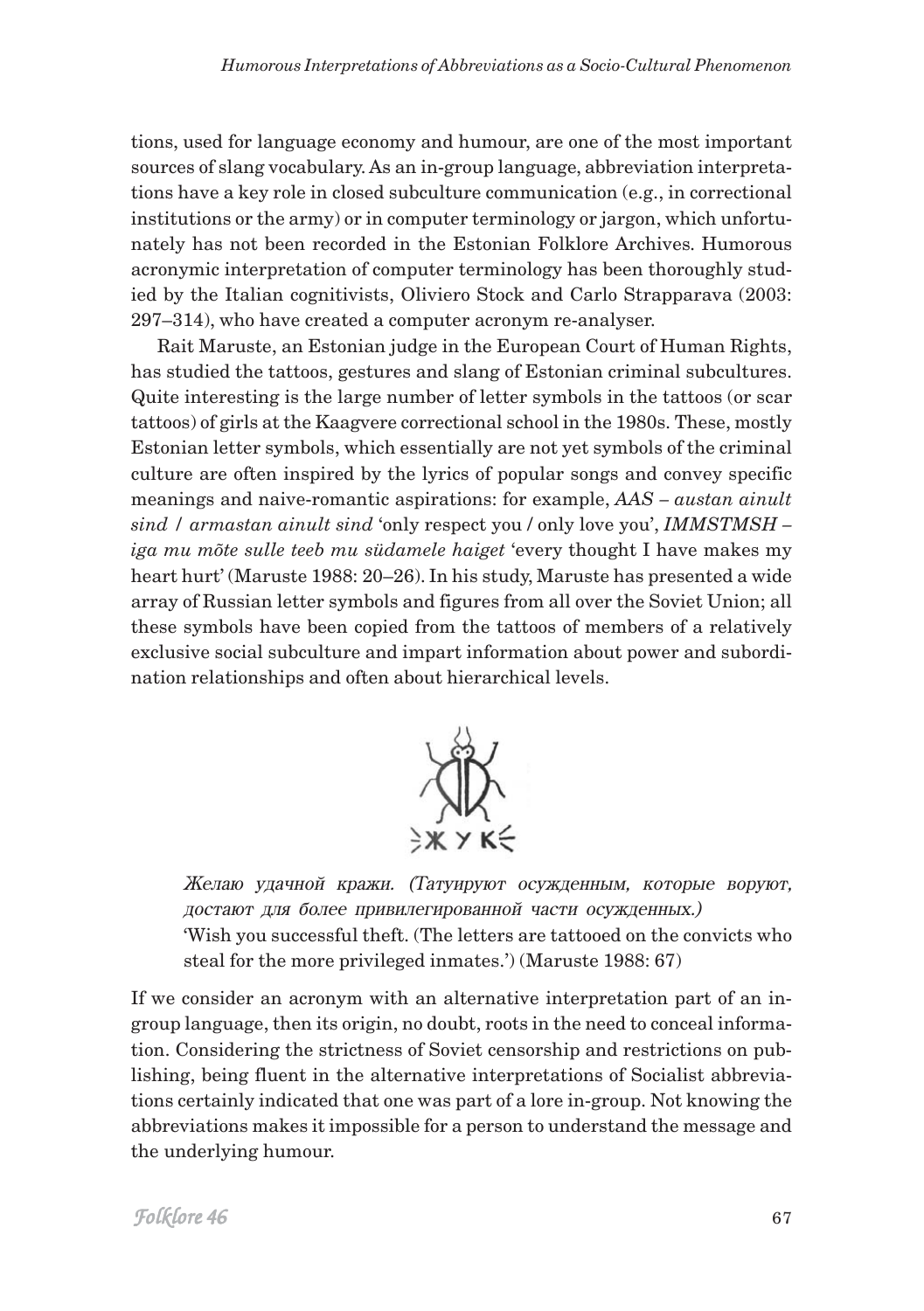## **RESPONSE TO SOCIO-CULTURAL PRESSURE – FROM THE SOVIET TIMES TO TODAY**

## **Soviet abbreviation legacy**

The following table lists the most popular uppercase abbreviations in the Estonian material by frequency as well as their most popular alternative interpretations, with the number of alternative recordings.

*Table 1. The most popular uppercase abbreviations: normative and alternative interpretations, with the number of alternative records*

| Uppercase                       | Phrase                                                                                                                                                                   | Most popular interpretation                                                                                                       | Number     |  |
|---------------------------------|--------------------------------------------------------------------------------------------------------------------------------------------------------------------------|-----------------------------------------------------------------------------------------------------------------------------------|------------|--|
| abbreviation                    |                                                                                                                                                                          |                                                                                                                                   | of records |  |
| Type 1                          |                                                                                                                                                                          |                                                                                                                                   |            |  |
| <b>CCCP</b>                     | Союз Советских Социалистических<br>Pecnyónuk 'Union of Soviet Socialist<br>Republics'                                                                                    | Siberi sead situvad reas 'Siberian swine<br>shitting in rows'                                                                     | 470        |  |
| <b>ETKVL</b>                    | Tarbijate<br>Eesti<br>Kooperatiivide<br>Vabariiklik Liit 'National Union of<br>Estonian Consumers' Unions'                                                               | ela teiste kulul väga laialt 'live very<br>well at the expense of others'                                                         | 351        |  |
| <b>ENSV</b>                     | Eesti Nõukogude Sotsialistlik Vabariik<br>'Estonian Soviet Socialist Republic'                                                                                           | sukavabrik<br>'Estonian<br>Eesti<br>naiste<br>women's stocking factory'; enne nälg,<br>siis viletsus 'first hunger, then poverty' | 300        |  |
| <b>NLKP</b>                     | Nõukogude Liidu Kommunistlik Partei<br>'Communist Party of the Soviet Union'                                                                                             | näljase Lenini kondine perse 'the bony<br>ass of hungry Lenin'                                                                    | 127        |  |
| <b>NSVL</b>                     | Nõukogude Sotsialistlike Vabariikide<br>'Union of Soviet<br>Socialist<br>Liit<br>Republics'                                                                              | näljased silmad<br>vaatavad<br>läände<br>'hungry eyes watching towards the<br>West'                                               | 114        |  |
| <b>EPA</b>                      | Põllumajandusakadeemia<br>Eesti<br>'Estonian Agricultural Academy'                                                                                                       | elu parimad aastad 'the best years in<br>life'                                                                                    | 105        |  |
| <b>KEK</b>                      | 'building<br>kolhooside<br>ehituskontor<br>of<br>farms'.<br>office<br>collective<br>kommunaalettevõtete<br>kombinaat<br>'enterprise<br>of<br>communal<br>establishments' | kõigile<br>kerge elu<br>'easy<br>life<br>for<br>everybody'                                                                        | 93         |  |
| EÕM                             | Eesti Õpilasmalev 'Estonian Students'<br>Work Camp'                                                                                                                      | ema õmblusmasin 'mother's sewing<br>machine'                                                                                      | 74         |  |
| <b>TPI</b>                      | Tallinna Polütehniline Instituut 'Tallinn<br>Polytechnical Institute'                                                                                                    | tudengite piinamise instituut 'institute<br>for torturing students'                                                               | 71         |  |
| <b>USA</b>                      | United States of America                                                                                                                                                 | uus sigade armee 'new army of swine'                                                                                              | 65         |  |
| ESRA (union<br>taxi<br>company) | eriti suur rahaahnus 'extra greed for<br>money'                                                                                                                          | Eesti sakste ja retsidivistide ametkond<br>'Estonian organisation of bosses and<br>recidivists'                                   | 62         |  |
| <b>TPL</b>                      | töö- ja puhkelaager 'voluntary work<br>and vacation camp'                                                                                                                | tööpõlgurite laager 'camp for work-<br>haters'                                                                                    | 43         |  |
| <b>EKP</b>                      | Eesti Kommunistlik Partei 'Estonian<br>Communist Party'                                                                                                                  | eriti kõva pidu 'super party'; eestlane<br>kardab punast 'Estonians are afraid of<br>red'                                         | 42         |  |
| <b>TACC</b>                     | Телеграфное Агентство Советского<br>Союза 'Telegraphic Agency of the<br>Soviet Union'                                                                                    | targad ajavad sitta suhu 'wise people<br>eating shit'; targad ajavad suust sitta<br>'wise people talk bullshit'                   | 41         |  |
| <b>SRÜ</b>                      | Ühendus<br>Sõltumatute<br>Riikide<br>'Commonwealth<br>of<br>Independent<br>States'                                                                                       | sabata rebase ülikond 'suit of a tail-less<br>fox'                                                                                | 36         |  |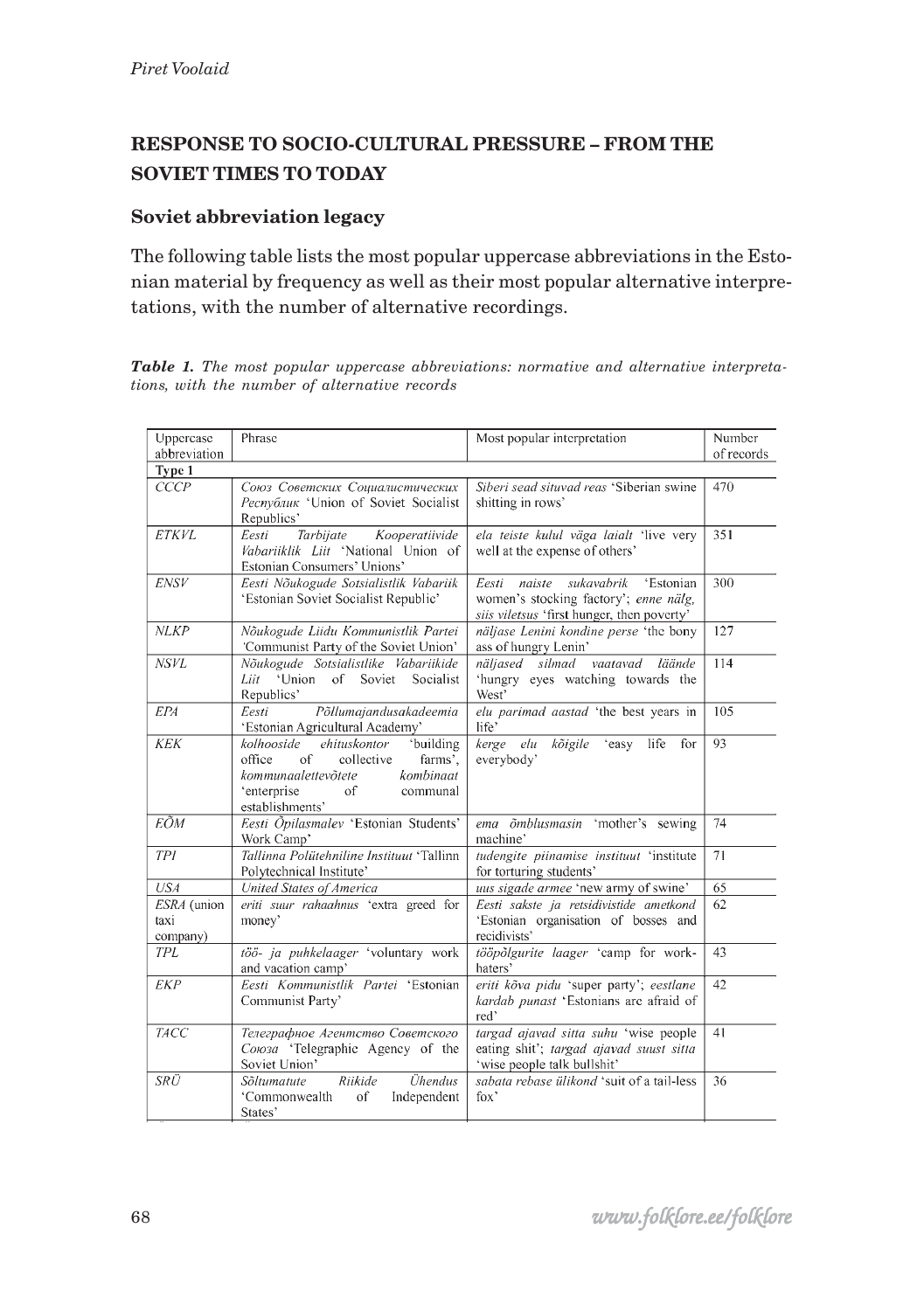| <b>ÜRO</b>      | Ühinenud Rahvaste Organisatsioon<br>'United Nations Organization'                             | üpris raske olukord 'fairly difficult<br>situation'                                                                                       | 35 |
|-----------------|-----------------------------------------------------------------------------------------------|-------------------------------------------------------------------------------------------------------------------------------------------|----|
| ETV             | Eesti Televisioon 'Estonian Television'                                                       | Eesti tolad, vaadake! 'Watch, Estonian<br>fools!'                                                                                         | 29 |
| TRÜ             | Tartu Riiklik Ülikool 'Tartu National<br>University'                                          | tütarlaste riiklik ülalpidamine 'state<br>maintenance of girls'                                                                           | 26 |
| <b>ELO</b>      | Organisatsioon<br>Laste<br>Eesti<br>'Organisation for Estonian Children'                      | Eesti lollide organisatsioon 'Estonian<br>organisation for the stupid'                                                                    | 22 |
| КПСС            | Коммунистическая<br>Партия<br>Совецкого Союза 'Communist Party<br>of the Soviet Union'        | kõva pidu sauna ja seksiga 'super party<br>with sauna and sex'                                                                            | 22 |
| $\frac{EV}{LP}$ | Eesti Vabariik 'Republic of Estonia'                                                          | elagu venelased 'long live Russians'                                                                                                      | 21 |
|                 | Lugupeetud 'honoured'                                                                         | laku perset / panni 'lick my ass /<br>saucepan'                                                                                           | 20 |
| VTK             | valmis tööks ja NSV Liidu kaitseks<br>'ready for work and protection of the<br>USSR'          | viruta teisele kaikaga 'hit someone with<br>a stick'                                                                                      | 19 |
| NSV             | Nõukogude<br>Sotsialistlik<br>Vabariik<br>'Soviet Socialist Republic'                         | naiste sukavabrik 'women's stocking<br>factory'                                                                                           | 17 |
| RTV             | Reklaamitelevisioon<br>'Advertisement<br>television'                                          | rotid toodavad venelasi 'rats produce<br>Russians'                                                                                        | 17 |
| <b>ETA</b>      | Eesti Teadete Agentuur 'Estonian News<br>Agency'                                              | tarkade<br>Eesti<br>'Estonian<br>asutus<br>institution for the wise'                                                                      | 16 |
| <b>MEK</b>      | Majaehituskombinaat 'House-building<br>Enterprise'                                            | meie ehitame kehvasti 'we<br>build<br>shabbily'                                                                                           | 16 |
| <b>ERSP</b>     | Eesti Rahvusliku Sõltumatuse Partei<br>'Party<br>Estonian<br>National<br>for<br>Independence' | Edaspidi rohkem sõnnikut põllule 'in<br>the future, more manure to fields';<br>Eesti riiklik spermapank 'Estonian<br>national sperm bank' | 15 |
| SOS             | save our souls/ship 'päästke meie<br>hinged ~ päästke meie laev'                              | seisukord on sitt 'situation is shitty'                                                                                                   | 15 |
| KGB             | Государственной<br>Комитет<br>Безопасности 'Committee of National<br>Security'                | kuritegelik<br>Gorbatšovi<br>bande<br>'Gorbachev's criminal band'                                                                         | 15 |
| KP              | Kommunistlik<br>Partei<br>'Communist<br>party'                                                | kõva pidu 'super party'                                                                                                                   | 13 |
| $L\overline{K}$ | Lehekülg 'page'                                                                               | lollide koloonia 'colony of the stupid'                                                                                                   | 12 |
| <b>NLI</b>      | noor liiklusinspektor 'young traffic<br>inspector'                                            | nelja lapse isa 'father of four children'                                                                                                 | 11 |
| RR              | Rahvarinne 'National Front'                                                                   | räketite rühm<br>'group of racketeers'; rõhume rinnaga<br>'we oppress with our breasts'                                                   | 11 |
| Type 3          |                                                                                               |                                                                                                                                           |    |
| ARS             | (artists' enterprise ARS)                                                                     | anna raha siia 'give me all your<br>money'                                                                                                | 31 |
| <b>LOLL</b>     | 'Stupid'                                                                                      | Leonid! Olen laudas. Leida 'Leonid! I<br>am in the stable. Leida'                                                                         | 11 |
| <b>UUTMINE</b>  | 'Innovation'                                                                                  | uus universaalne töörahva mõnitamine<br>ilma nähtava eesmärgita 'new universal<br>mocking of workers for no obvious<br>purpose'           | 12 |

Table 1 indicates that the most common folkloric abbreviations in the Estonian Folklore Archives follow the first formation formula of the above classification: well-known uppercase acronyms are given an alternative interpretation.

The most common political acronyms among abbreviation riddles are, first and foremost, interpretations of the contractions of the names of countries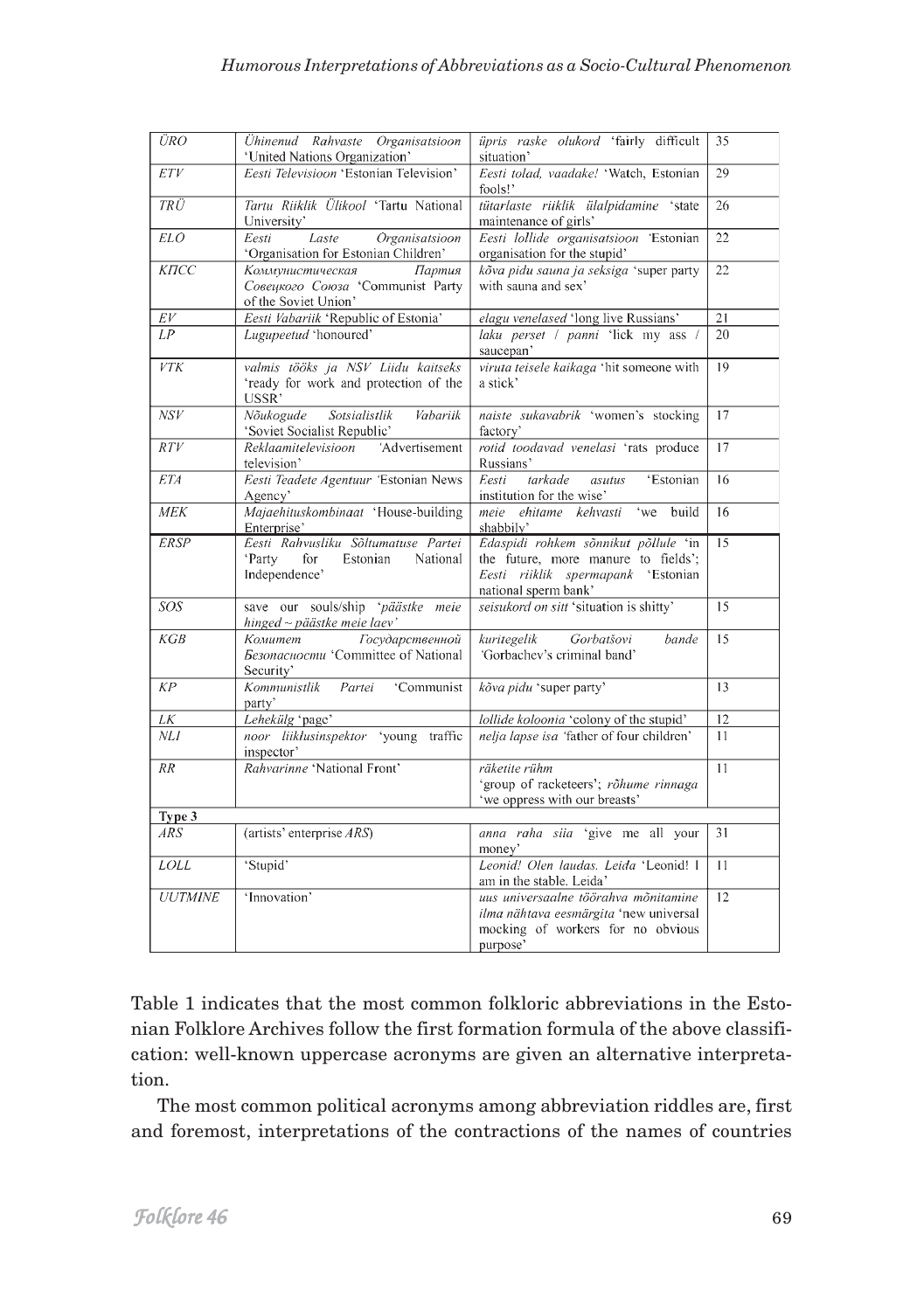and political parties. In the so-called Socialist acronyms (see Krikmann 2004b: 366) the top ten of the Soviet state names, such as *CCCP*, *NSVL*, *ENSV*, rank at the highest. There is also a political undercurrent in the witty explanations of Soviet party names *NLKP*, *KIICC* and *EKP* (once also a contamination of the latter two, *EKPSS*, with the explanation *eriti kõva pidu sauna ja seksiga* 'super party with sauna and sex'). Party names have inspired witty folk interpretations in more recent times as well (e.g., the *ERSP* – 'Party for Estonian National Independence' established in the late 1980s).

Most alternative abbreviation interpretations are disparaging, having a negative connotation; the only positive among those included in the Table is the folkloric interpretation of the acronym *EPA*. Many texts of the period aim to express national identity; the distinction of one ethnic group from another group, the opposition of 'Us' and 'Them' is clearly evident. Many alternative interpretations reflect Estonian patriotism: the contents of the texts are sometimes highly hostile and aggressive, instigating fight and rebellion (e.g., *ETKVL – Eestlane tagus kaikaga venelasele lagipähe* 'The Estonian hit the Russian's head with a club'*, VTK* – *viruta teisele kaikaga* 'hit the other one with a club')

Witty and humorous alternative abbreviation interpretations are part of the Soviet 'censored humour' and thus characterise a repressive society where people were not allowed to legally express their discontent (Sarv 1995: 107). The leading Estonian folklorist Oskar Loorits has approached the jokes of the occupation period as a form of folk mockery and has shown how times of great tribulations and disasters, such as occupations and wars, prompt the display of the idiosyncrasies of the collective ethnic soul. According to him, an Estonian is not only an "aggressive activist but an utterly reactive character, whose fermentation usually crystallises into raillery" (Loorits 1994: 9). Abbreviation interpretations also show how the (forced) adoption of a foreign culture (e.g., the above-mentioned practice of creating new terms by contraction abbreviation) resulted in a number of unpleasant interpretations (Loorits 1994: 19). This kind of compensatory humour derided or criticised not only political rulers as individuals, but the whole social and political system together with its underlying ideology, rituals and myths. Since such jokes were completely banned in the media, they could only be spread as collective creation and authentic oral folklore. British humour researcher Christie Davies has reasoned that jokes common under the Communist rule were one of the forms that people's political protest took, a substitute for the social psychological depression, expression of cynical adaptation or pessimistic resignation (Davies 2007: 291– 305). In any case, alternative interpretation of abbreviations can be treated in Soviet discourse as the secret code of a people distanced from power expressing their political attitudes towards the governing regime.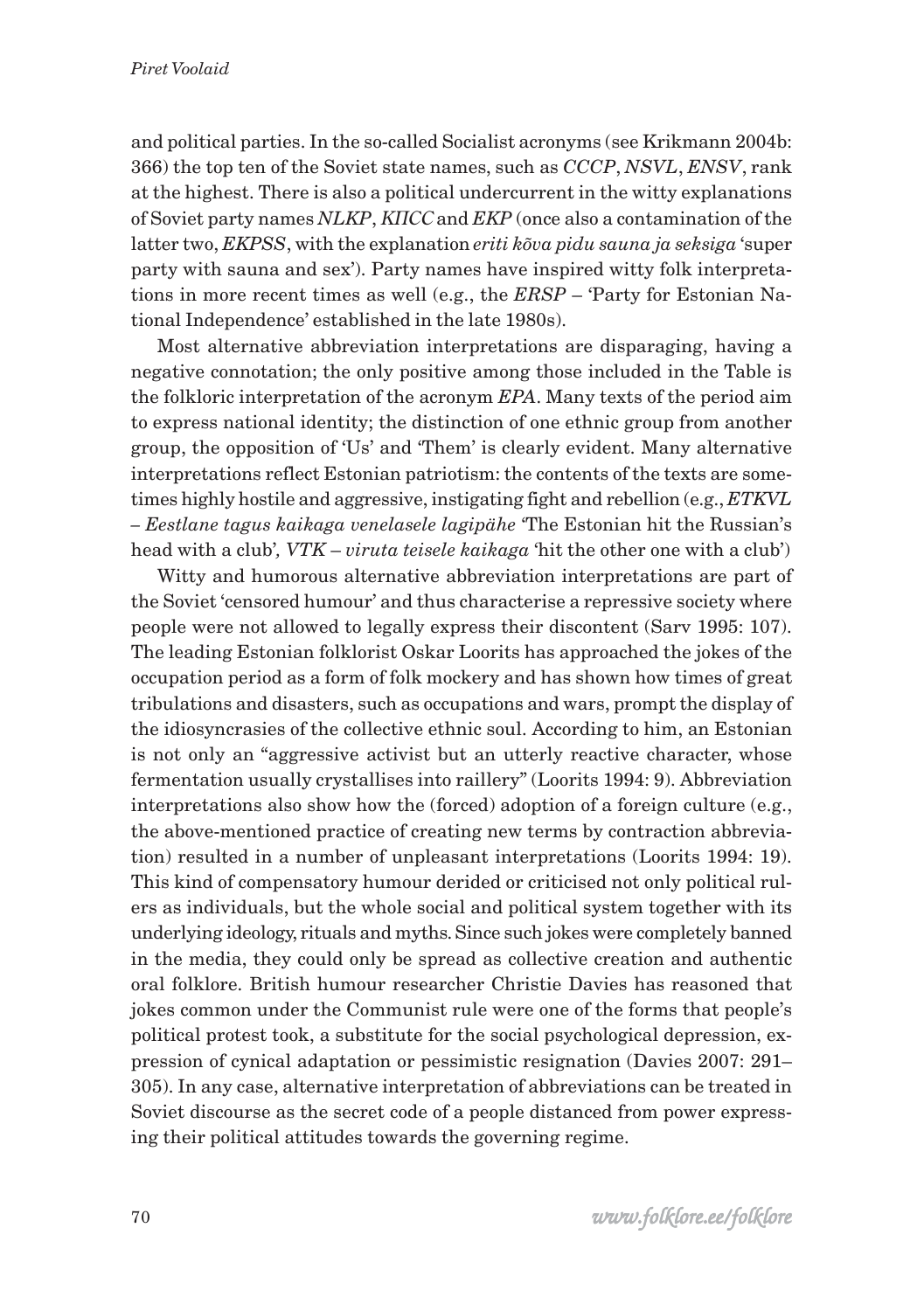Linguists have considered specialised languages – argot, jargon or slang – a creation of some sort, one that expresses the creator's freedom, spirit of protest and sense of humour (Loog 1991: 8). The creativity of abbreviations as such becomes evident in the vast number of interpretation variants or improvisational texts of some acronyms. The most remarkable among these is the acronym *CCCP* (see Table 1) with its highly varied interpretations. Nearly one third of all the alternative interpretations of the acronym *CCCP/SSSR* 'USSR' are based upon Joseph Stalin (General Secretary of the Communist Party of the Soviet Union in 1928–1953). Table 2 presents a selection of various alternative interpretations of a single acronym.

*Table 2. Alternative interpretations of acronym* CCCP/SSSR *built upon Joseph Stalin.*

| No.              | Alternative interpretation                                                 |
|------------------|----------------------------------------------------------------------------|
| 1.               | Stalin sõitis seaga ratsa 'Stalin rode on a pig'                           |
| 2.               | Stalin sõitis Siberi rongis 'Stalin travelled on the train to Siberia'     |
| $\overline{3}$ . | Stalin sõitis seaga Riiga 'Stalin rode on a pig to Riga'                   |
| 4.               | Stalin sittus sirged read 'Stalin shat straight rows'                      |
| 5.               | Stalin sittus, saba rõngas 'Stalin shat, tail twisted'                     |
| 6.               | Stalin sõitis seaga Rootsi 'Stalin took the pig to Sweden'                 |
| 7.               | saamatul Stalinil seitse raha 'inadequate Stalin has seven bills of money' |
| 8.               | Suur Stalin, situ ruttu! 'Stalin the Great, shit fast!'                    |
| 9.               | Stalin sittus seitse rida 'Stalin shat seven rows'                         |
| 10.              | seltsimees Stalin situb ruttu 'Comrade Stalin shits fast'                  |
| 11.              | Stalin sõitis sigadega rongis 'Stalin travelled with pigs on the train'    |
| 12.              | Stalin sõidab Stahhanovi rongis 'Stalin travels on train to Stakhanov'     |
| 13.              | Stalin sittus sirge rivi 'Stalin shat a straight row'                      |
| 14.              | siga sittus Stalini rabarberiaias 'pig shat in Stalin's rhubarb garden'    |
| 15.              | Stalin sittus suure rubla 'Stalin shat a large rouble'                     |
| 16.              | suur Stalin sõi rongis 'Stalin the Great ate in the train'                 |
| 17.              | Stalin suri, saba rõngas 'Stalin died, tail twisted'                       |
| 18.              | Stalini sead sittusid reas 'Stalin's pigs shat in a row'                   |
| 19.              | Stalin sikutab surnud rotti 'Stalin is pulling a dead rat'                 |
| 20.              | Stalin sonis Siberi rongis 'Stalin was delusional on a train to Siberia'   |
| 21.              | Stalin sööb sigadega reas 'Stalin eats with pigs in the row'               |
| 22.              | Смерть Сталина Спасет Россию 'Stalini surm päästab Venemaa' 'Stalin's      |
|                  | death salvages Russia'                                                     |

Here it is important to note that humour, targeted at Soviet authorities, is a subcategory of the entire anti-regime political humour. The list of the acronyms (presented in Table 1) indicates that next to Stalin the main characters featured in acronym interpretations that were also General Secretaries of the Communist Party of the Soviet Union, are Vladimir Lenin (General Secretary in 1917–1924) and Mikhail Gorbachev (General Secretary in 1985–1991).

Quite characteristically of the social and political situation of the Soviet period, many phrases that inspired the emergence of the alternative interpretations of acronyms, including the most popular *CCCP* (but also *KIICC*) have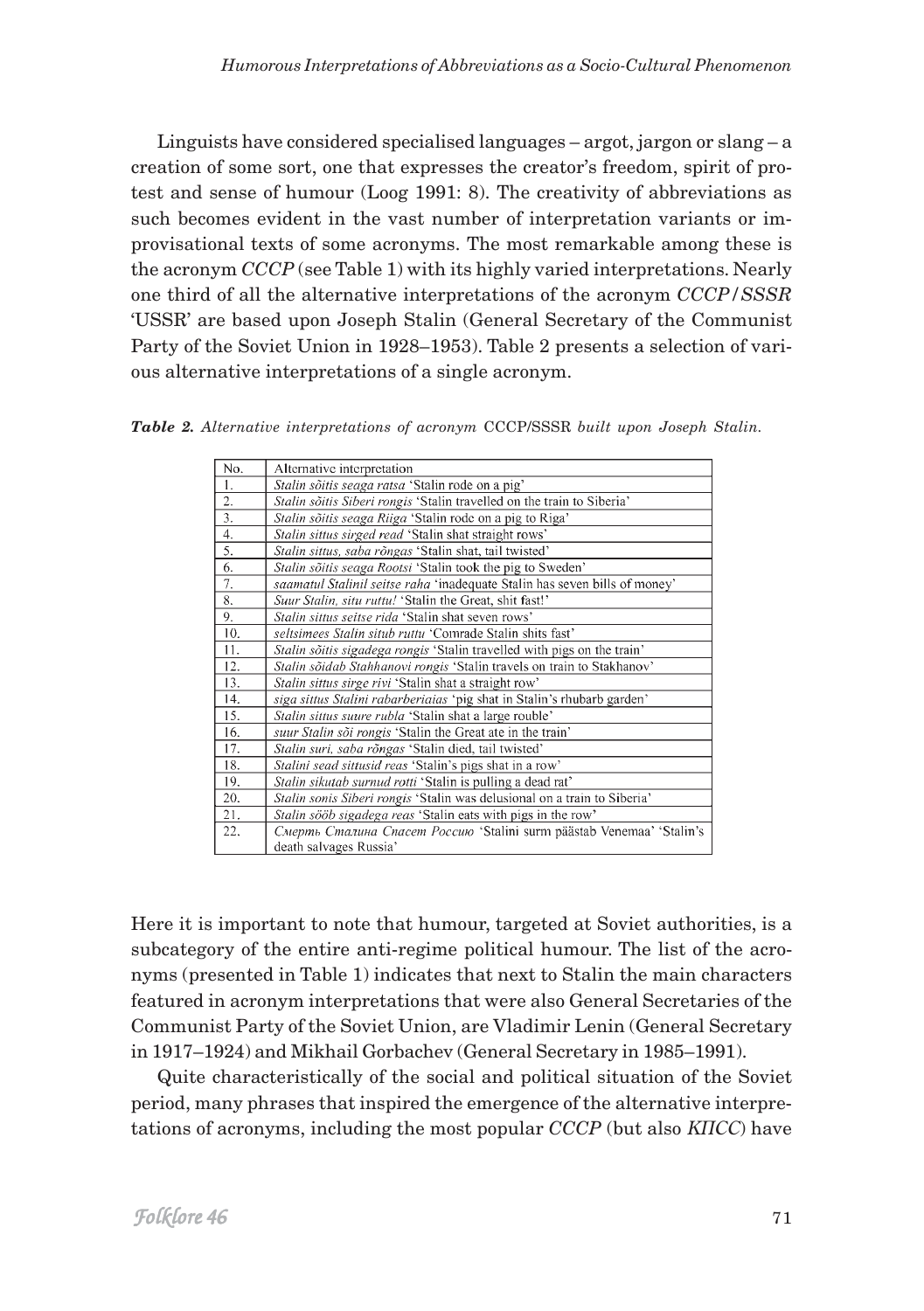been Russian; interpretations are either completely in Estonian or Russian, or combine both. The conveying of the same folklore text in more than one language is also known as code-mixing or code-switching. Linguists have termed the switching of languages from one sentence to another as code-switching (Sridhar & Sridhar 1980: 408–409) and intra-sentential switching of languages as code-mixing (Appel & Muysken 1992: 117–118). By analogy one may argue that an abbreviation which was originally in foreign language (in the Soviet period in Russian) and which answer was also completely in the foreign language (also in Russian) was essentially code-switching. The application of different languages (both Russian and Estonian) in the context of a single acronym and its interpretations can be termed as code-mixing; this is highly common in anecdotes and other types of jokes. Such switching and mixing Estonian and Russian language codes points to the predominance of Russian language in official matters and common interaction in the Soviet republics (although the reputation of Russian as the language of the political authorities at the time was quite low among the Estonian ethnic population).

On the other hand, Russian abbreviations confirm that this folkloric phenomenon was (and still is) highly popular in the Russian language; it implies the conflict between the Soviet regime and the population, and humour of this type reached the Soviet Republic of Estonia (and other Soviet republics) from Russia.

The popularity of the acronym *CCCP* can be accounted for by several factors, the most important of which is probably the harmony which is of vital importance in folkloric poetics. The initial triple s-sound of the abbreviation forms an intense alliteration. The acronym itself offers a fine opportunity to employ the name of Stalin. The gory time of Stalin's terror which entailed mass deportations, genocide, arrests, have been associated with the acronym of the country under his leadership. The lexica of interpretations – comrade, ride the train to Siberia – expresses evaluation, and the use of scatological vocabulary expresses the opinion of the general population.

A rather important aspect in terms of quasi-abbreviation is how it sounds (incl. pronouncing the acronym by separate letters or as a word). According to Arkhipova, the third type of abbreviation practice, in Russian and typical of the Soviet period, was to some extent also adopted in Estonian, especially those sharing common foreign roots with the Russian original abbreviation (colloquial *partbüroo* 'partbureau' or 'party bureau'*, perbüroo* 'fambureau' or 'family bureau'*, sanepidjaam* 'sanepidstation' or 'sanitary epidemiological station'*,* purely Russian derivative *glavlit*, 'Glavlit' or 'Main Administration for the Protection of State Secrets in the Press under the USSR Council of Ministers', etc.). Association with original Russian acronyms may have formed already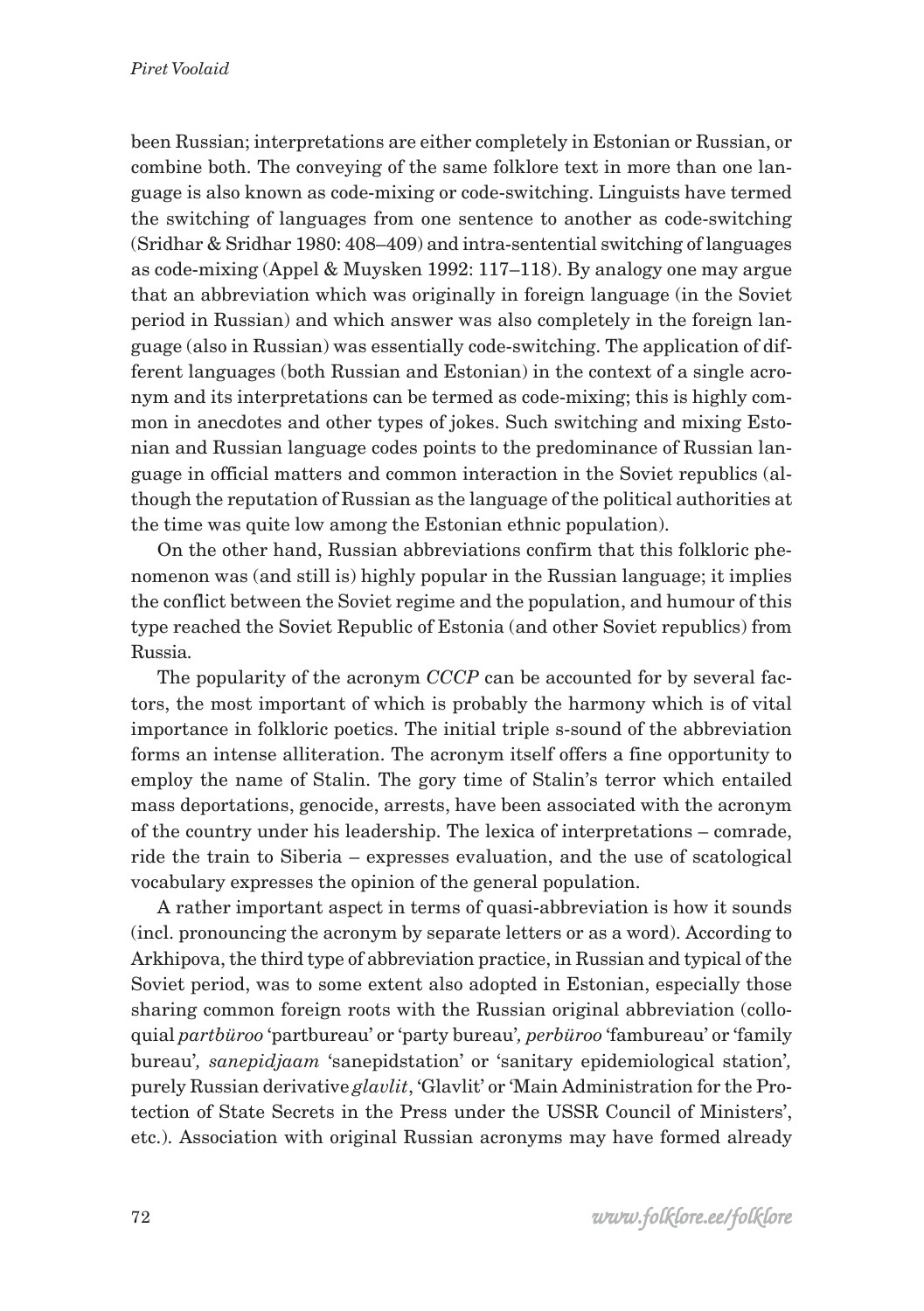phonologically (without parodying or alternative interpretation) with some Estonian reduplicate or other humorous constructs  $\vec{\theta}$  *главвторсырье* – *Минис*òåðñòâî ëåãêîé ïðîìûøëåííîñòè '*kergetööstuse ministeerium'* ('Ministry of Light Industry'); áóìñíàáñáûò – Áàçà èçäàòåëüñòâà "Óðàëüñêèé ðàáî÷èé" *'väljaande* "Óðàëüñêèé ðàáî÷èé" *toimetusbaas'* ('Editorial centre for the publication *Ural'skii rabochii'*). The length of some of these abbreviations or the sometimes ridiculous bureaucratic explanations made these jokes highly amusing (e.g., during the civil war there was reportedly an organisation in Russia which name was abbreviated as Эквалап, от Экономическая комиссия для снабжения Красной армии валенкими и лаптями 'Economic Committee for Supplying the Red Army with Felt Boots and Birch-Bark Shoes').

More recent acronyms in Estonian and in English include many that make an Estonian-speaker smirk: for instance, *ALLEA* (All European Academies) is pronounced similarly to *alleaa!,* an interjection in Estonian folksong refrains, *UTKK* (*Underi ja Tuglase Kirjanduskeskus* 'Under and Tuglas Literature Centre of the Estonian Academy of Sciences') is pronounced [utekaka], while the word *utekaka* in Estonian means 'ewe pooh', and so on. To acronyms may also be added alliterative extensions (*SOS-signaal – soss-signaal* 'SOS signal = duffer signal') or rhymes (*Kompsud kotti ja emtejotti (MTJ-i)! – MTJ on masinatraktorijaam* 'Pack your things and to MTJ – MTJ is machine and tractor station').

One type of acronyms is referred to by the same name but are, in essence, similar to acrostics, i.e. the acronym is formed of initial letters that would give a word or name symbolising, describing or promoting some denotative: *BERTA* or *B+ Eesti Rahvakalendri Tähtpäevade Andmebaas* 'BERTA: Database of Estonian Folk Calendar Holidays', *ERASMUS* – European Region Action Scheme for the Mobility of University Students*.* An acronym is often used as a word or name though many users are not even aware of the full form of the name.

## **Contemporary abbreviation riddles**

Obviously, the majority of Soviet abbreviations disappeared from the general use after Estonia regained independence in 1991. With the arrival of democracy, the degree of politicisation of jokes greatly diminished since criticism towards and discontent with politics and the authorities could now be expressed publicly in the media. In the 1990s, during preparations for entering NATO and the European Union, a lot of new terms and (foreign) abbreviations were adopted in the Estonian language, giving rise to a new wave of alternative interpretations. Archival records include two alternative interpretations for NATO from 1996, both giving the abbreviation a nationalistic twist – *natsio-*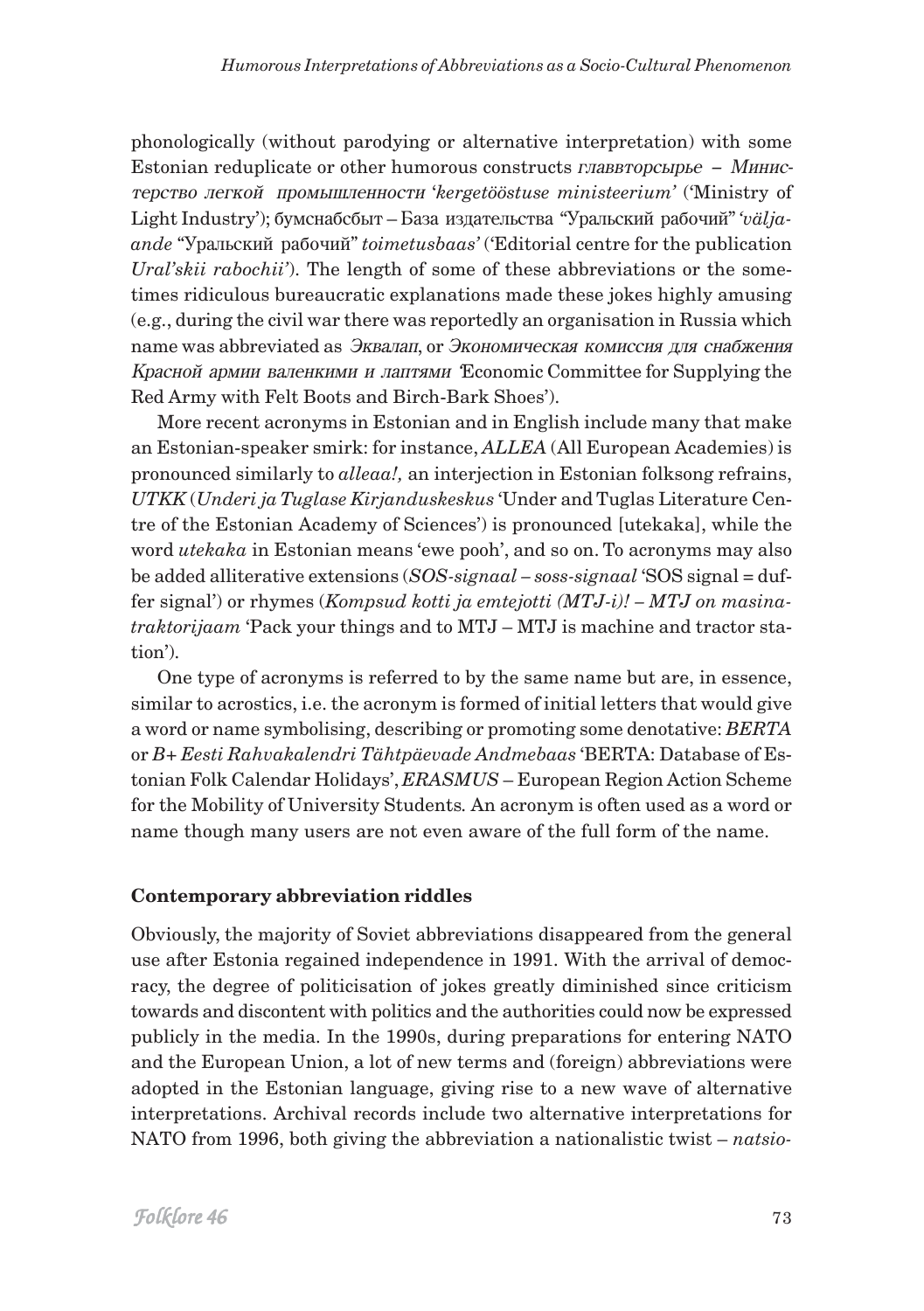*nalistide amoraalne terroristlik organisatsioon* 'amoral terrorist organisation of nationalists' and *natsliku antitõotuse organisatsioon* 'Nazi anti-pledge organisation'. However, today the creation of new alternative abbreviations follows most often the third formation formula of Arkhipova's system where some message inspires a new abbreviation. For example, a recently emerged popular abbreviation in Estonian is *JOKK* – *juriidiliselt on kõik korrektne* 'everything is legally correct'*.* This abbreviation used to mock the Estonian politicians' habit of making openly corruptive deals and later denying allegations of corruption and claiming that no law was broken. At the same time, the word *jokk* carries the normative meaning 'over, and that's it, spent', and the word occupies the same semantic field in contemporary Estonian journalistic and comment discourse.

Another characteristic feature of the contemporary abbreviation tradition is the general trend in the Estonian language, according to which earlier Soviet Russian influences were being replaced by those of the Anglo-American cultural space and the English language. Contemporary technological vocabulary is largely borrowed from English and this is also reflected in abbreviation interpretations. In any case, abbreviation riddles are still used for expressing quick social reactions today. A humorous evaluation was, for example, given to the Estonian identity card (*ID-kaart*), issued since 2002, which the general folk called *idioodikaart* 'idiot's card' (Tartu Postimees 2009: 3), or another example from the heyday of SMS quick loans in 2008 *SMS-laen* 'SMS-loan' – *saad maksta surmani* 'you will be paying it off until you die' (Maaleht 2008: 32)*.* In the summer of 2009, jokes about the global economic depression started to spread, expressed in abbreviations *MASU, TÄPE and PUPU*. *MASU* is formed of the initial letters of the Estonian words *majandus* 'economic' and *surutis* 'depression' and the analogous rather vulgar folkloric abbreviation explanations characteristic of the complicated economic situation *TÄPE* or *täitsa perses* and *PUPU* or *puhta putsis*, both could be translated as 'completely f-d up'. (see http://vabatahtlikunahispaanias.blogspot.com/2009/07/kolm-sopra-masu-tape-japupu.html, accessed on 30 Nov 2009). This indicates how societal processes continue to inspire new minor forms of folklore. To give another example, it has become a common practice to accuse Andrus Ansip, currently Prime Minister of Estonia, in any problem imaginable. His name has been expressed in abbreviation lore with the interpretation *annab sipelda* 'calls for squirming' (available at http://www.delfi.ee/news/paevauudised/eesti/eesti-annab-valgeveneulikoolile-200-000-krooni.d?id=27232013&com=1, accessed on 30 Nov 2009).

The scanty material that we received during the 2007 school lore collection campaign nicely illustrates the developmental trends of abbreviation heritage. Naturally, earlier popular terms are not known among contemporary youth.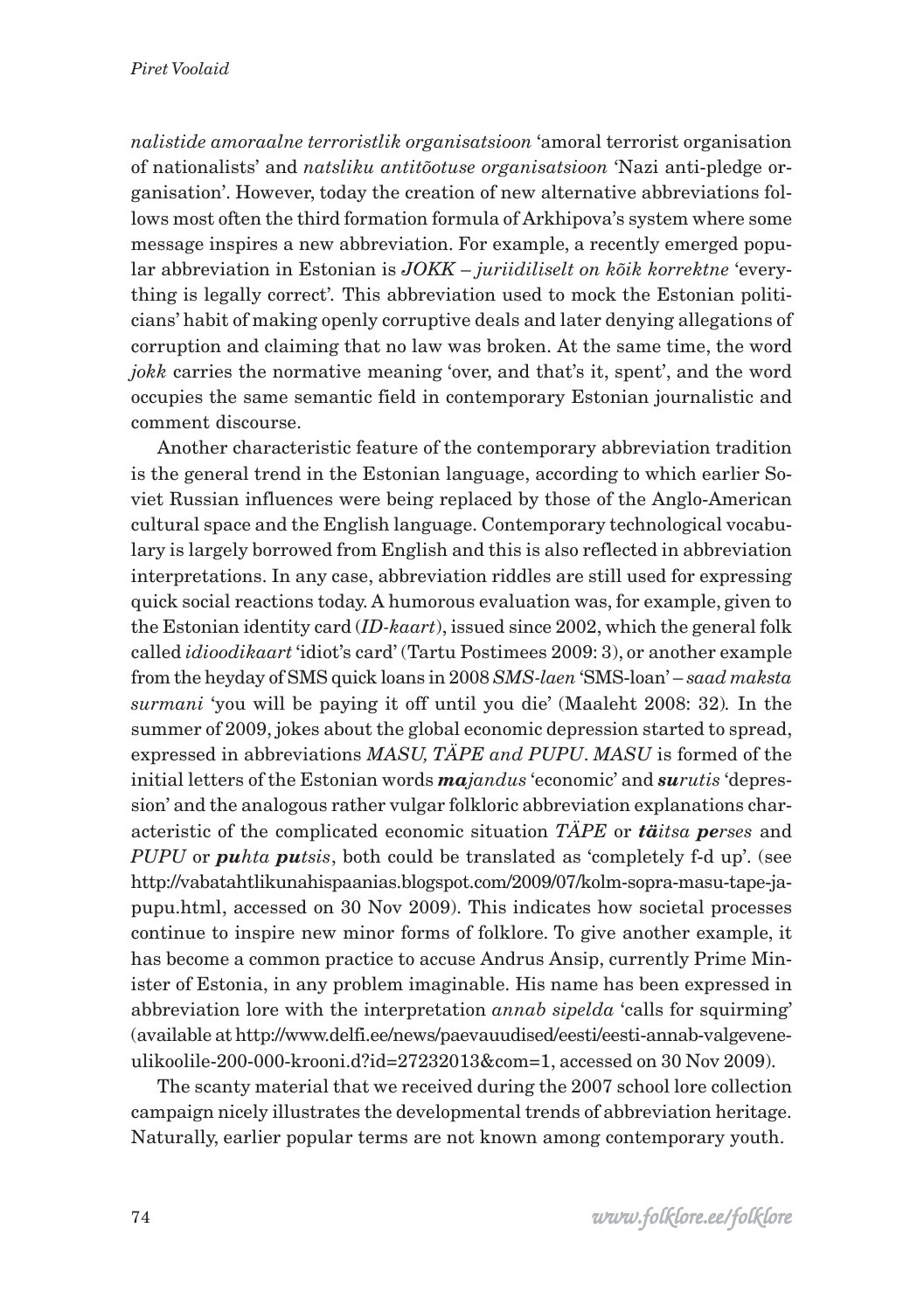| Uppercase    | Phrase                              | Interpretation                                          |  |  |
|--------------|-------------------------------------|---------------------------------------------------------|--|--|
| abbreviation |                                     |                                                         |  |  |
| Type 1       |                                     |                                                         |  |  |
| FBI          | Federal Bureau of Investigation     | female body inspector                                   |  |  |
| USA          | United States of America            | <i>uskumatult suur armastus</i> 'unbelievably big love' |  |  |
| <b>TIR</b>   | Transports Internationaux Routiers  | <i>teen ise remonti</i> 'I do my own renovations'       |  |  |
| BMW          | Bayerische Motoren Werke AG         | <b>Big Money Waste</b>                                  |  |  |
| LP           | Lugupeetud 'honoured'               | lollakas peedike 'stupid little beetroot'               |  |  |
| m.o.t.t.     | mida oligi tarvis tõestada 'Q.E.D.' | mida Oolup (mata-õps) tahtiski tõestada 'what Oolup     |  |  |
|              |                                     | (a Math teacher) wanted to be demonstrated'             |  |  |
| <i>Jne</i>   | ja nii edasi 'and so on'            | Jänes näksis edukust 'rabbit nibbled on success'        |  |  |
| Type 3       |                                     |                                                         |  |  |
| G.A.Y.       | gay                                 | Girly And Youth                                         |  |  |
| <b>JOKK</b>  |                                     | juriidiliselt on kõik korrektne 'everything is legally  |  |  |
|              |                                     | correct'                                                |  |  |
| Type 2       |                                     |                                                         |  |  |
| <b>LMAO</b>  |                                     | Laugh My Ass Off                                        |  |  |
| LOL          |                                     | Laughing Out Loud                                       |  |  |
| OMG          |                                     | Oh My God                                               |  |  |
| <b>SOAD</b>  |                                     | Sod Off And Die                                         |  |  |
| VV           |                                     | väga vaja 'need very much' (väljavalitu 'beloved')      |  |  |

*Table 3. A selection of abbreviation interpretations recorded during the 2007 school lore collection campaign*

The abbreviations that schoolchildren use clearly illustrate the trend that Russian codes are being replaced by English ones. The majority of abbreviations are internationally known, and, as before, re-interpretation is applied to existing acronyms (FBI, USA, TIR, BMW, etc). Yet, compared to earlier times, the contemporary repertoire mostly contains formation formulae in which there is no original normative abbreviation, and the folkloric abbreviation is instead the original (LMAO, LOL, OMG, etc), and has clearly been applied in youth sub-language.

Contemporary Internet humour includes many new abbreviation interpretations, often as separate thematic cycles. Estonian humour websites include a lot of English abbreviation riddles. One of the most popular ones features car brand explanations (1).

(1) AUDI – Automatic Utilisation of Democratic Individuals

BMW – Bubble Machine on Wheels

FIAT – Fabricated Imposter Automobile for Trouble

FORD – Freezing Occasionally Refreshes Dead

HONDA – Hourly Orgasm Needs Dedicated Amortisation

KIA – Killing Instantly Anybody

MAZDA – Masochistic Application of Zipper Drivers Association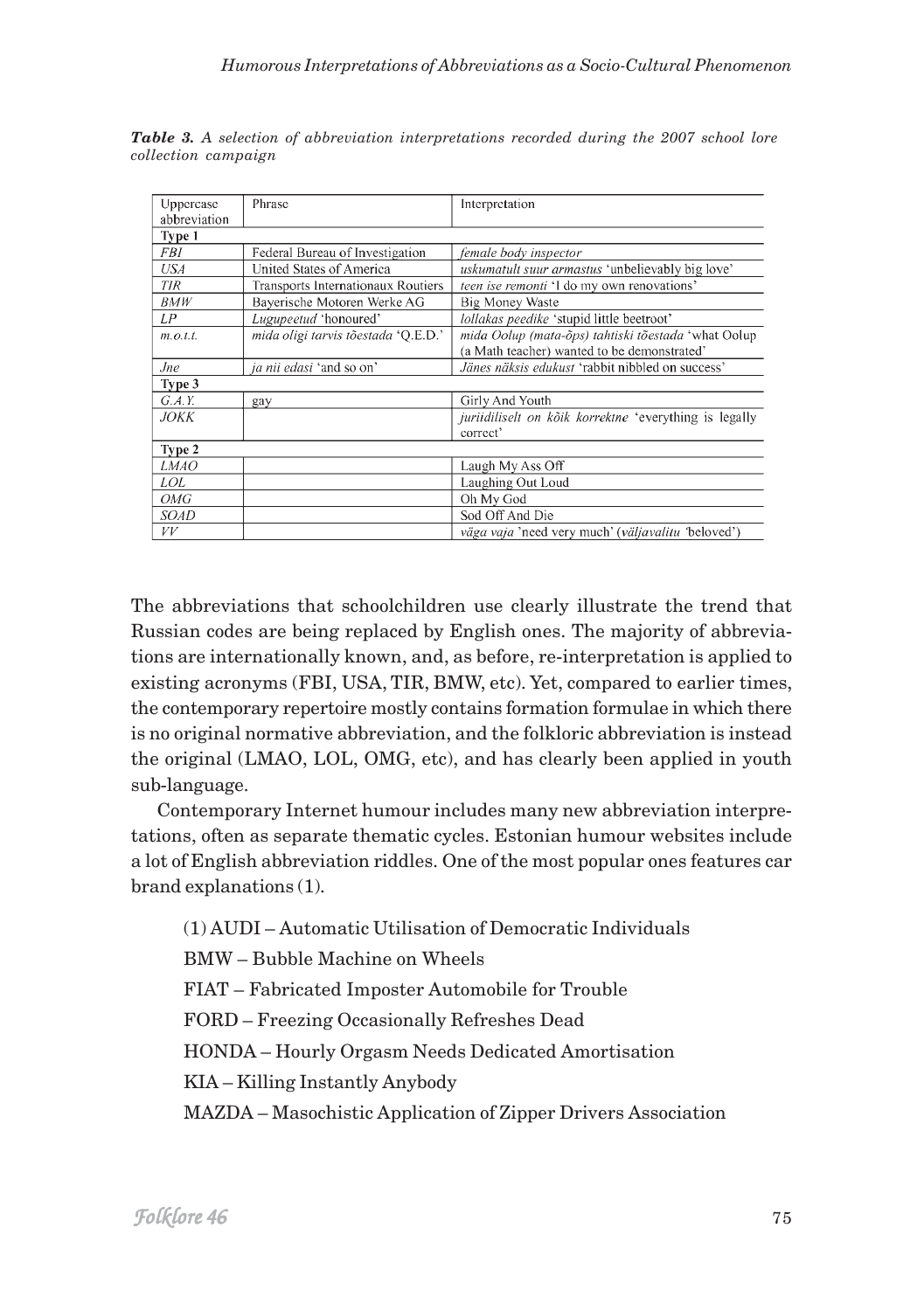OPEL – Obvious Pollution and Environmental Leak SAAB – Suddenly Arrive Accident of Bill (http://publik.delfi.ee/jokes/index.php?sdate=&category=&top=&search= BMW&no=40, submitted by users 06.11.2000 16:36, *Delfi naljaleht*, accessed on 30 Nov 2009)

There are series of English witty airline company name interpretations. I will present here a few well-known company names (2), their interpretations based on the one hand on something unpleasant and bothersome that could happen to a regular passenger in the powerful flight system, and on the other hand on the erotic-obscene dimension.

(2) Finnair – Flies Ideally? Nah, Not Airborne In Reality LOT – Lots Of Trouble SAS – Service After Sex Sex And Satisfaction Such A S\*\*\* (http://www.travel-images.com/airline-acronyms.html, accessed on 30 Nov 2009)

## **ABBREVIATIONS IN ANECDOTE PLOTS – RELATIONS TO OTHER FOLKLORE GENRES, INCL. NARRATIVES**

The Estonian abbreviation repertoire has been imbued with foreign influences and one of the reasons why this might be so is the fact that compared to both the Russian and English languages, the Estonian language has been much less prone to the use of abbreviations. Thus the interpretation of foreign abbreviations could be a kind of rebellion against their overuse. An anecdote featured on the *Delfi Naljaleht* (the most popular Estonian humour website) seems to support precisely that idea:

(3) I used to work for the KGB, then I crossed over to the CIA. Now I'm working for the FBI and IMF. I drive to work in a blue BMW, sometimes also a red TVR and listen to R.E.M. and AC/DC CDs. At home I watch the BBC and RTL. (http://publik.delfi.ee/jokes/index.php, accessed on 25 Sept 2008)

This last joke is built upon the excessive use of acronyms in a short text and not the humorous interpretation of acronyms. Abbreviations borrowed from English and those in which pronunciation rules follow those in English can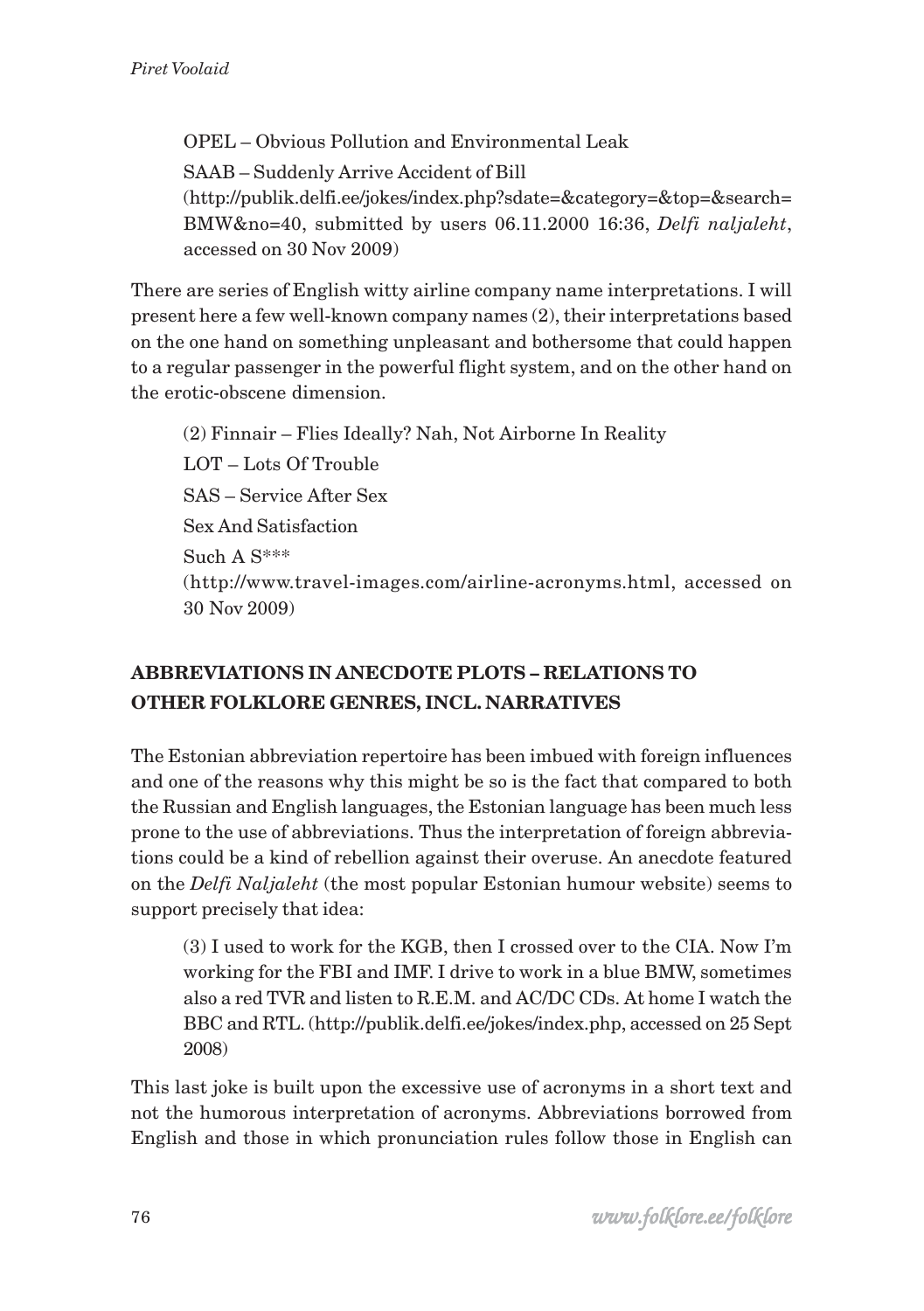also cause joking (as a form of protest), especially if it is supported by a phonetic effect: *Kirjuta pii-siiga oma sii-vii ja salvesta sii-diile* 'Write your CV on a PC and save it on a CD'.

Abbreviations and, first of all, quasi abbreviations have been incorporated into the Estonian anecdote corpus to a large extent. The humorous interpretation of abbreviations forms the basis of the following political anecdote recorded in 1975 about world-famous chess-players.

(4) Telegram from Fischer. When the American player Fischer had beaten our Spassky in chess, he sent to Moscow the telegram "KPSS". When asked what it means, Fischer explained: "Kaputt Petrosian Spassky". The text is followed by the collector's note: told by my grandson, a student. Heard from others. (RKM II 316, 47 (2))

To understand this joke one requires contextual background knowledge about the history of chess. The use of the acronym *KPSS* here could be related to the 1970 great chess confrontation of the USSR versus Rest of the World, when the Dutch player Bent Larsen and Boris Spassky played in the first round, American Robert James "Bobby" Fischer and Tigran Petrosian the second round (both Spassky and Petrosian were defeated). In 1973, Fischer received the title of World Champion, making the spread of that anecdote in the mid-1970s anticipatory.

Witty deciphering of the *KPSS*-abbreviation has inspired also other anecdotes (5), even in jokes with one of the most popular Estonian anecdote characters, Juku (6).

(5) Teacher: "Let us review abbreviations. Madis, tell us, please, what does the abbreviation KPSS mean?" Madis: "I think, I mean I have heard that it means 'we'll have a party with sauna and sex'!" (RKM, KP 62, 55 (153))

(6) Juku had to repeat third grade. Teacher, being clever, gave Juku three questions, saying: "If you can answer all the questions, you'll be admitted to the fourth grade." The first question: "What does KP mean?" The second question was "What does EKP mean?" and the third question was "What does KPSS mean?" The answers were: "1. Super party. 2. Extra super party. 3. Extra super party with sauna and sex." (EFA II 12, 246. 1980/1981)

A similar ruse is employed in the following narrative collected in 1991, inspired by the popular abbreviation riddle *ETKVL* (although the narrative does seem to be artificially constructed) (7).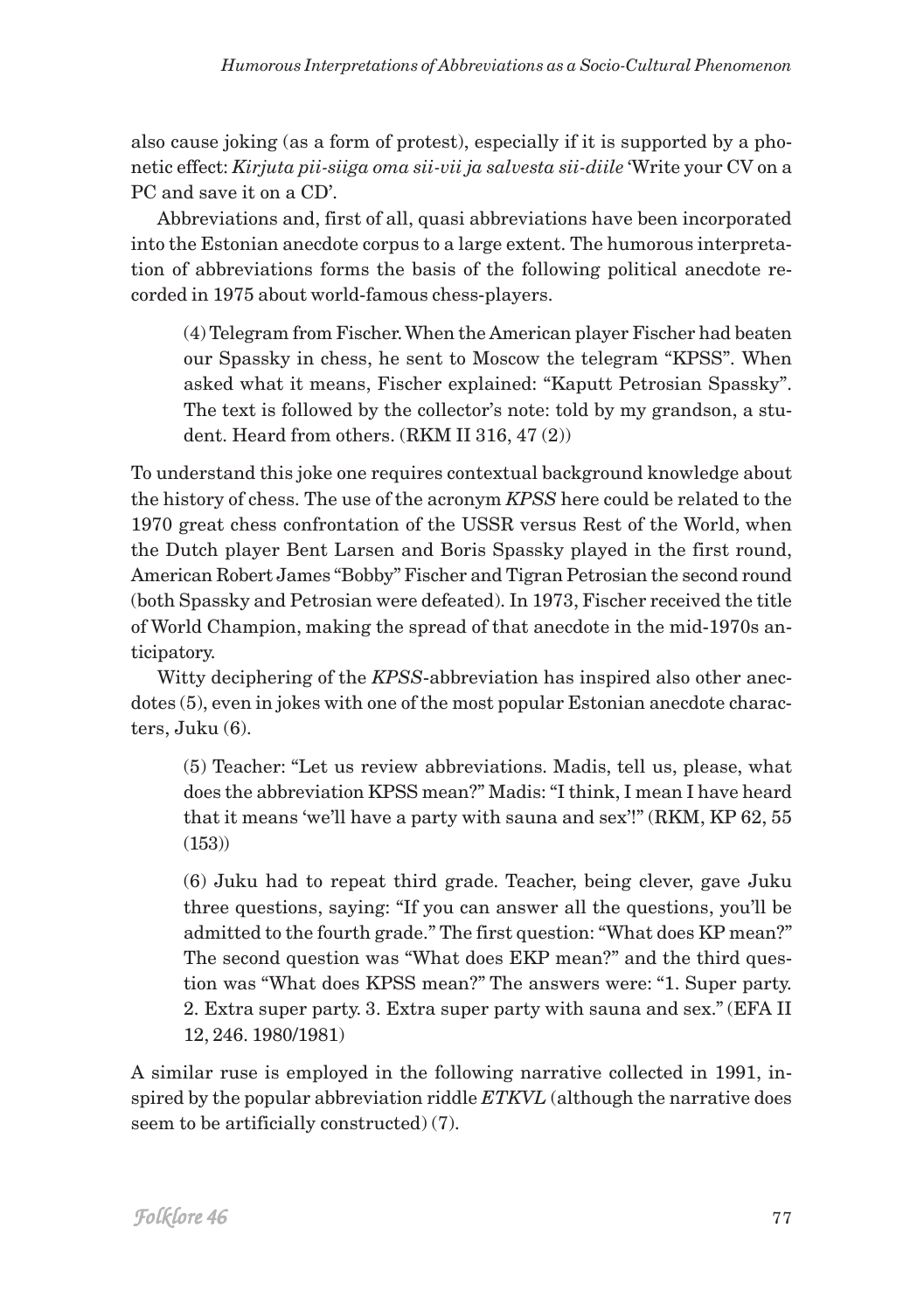(7) What were ETK and ETKVL? Two life-long farmers are discussing what the difference was between the pre-Soviet ETK and the Soviet ETKVL. They ask a wise man. "The difference is," replies the wise man, "that ETK meant 'lives at the expense of others', while ETKVL means 'lives even better at the expense of others'." (RKM II 442, 706 (14))

The milk-maid Leida Peips rose to fame in the 1970 when she was awarded the merit of a hero of Socialist labour. Thereafter she was very popular in anecdotes. Folk tradition paired Leida Peips with the then social leader Leonid Ilyich Brezhnev and used even the abbreviation riddle form: *Mis on LLL? Leonidi lehm Leida* 'What's LLL? Leonid's cow Leida'. A very popular anecdote, also based on abbreviations, describes Brezhnev's visit to Leida:

(8) Brezhnev comes to visit Leida Peips. They arrive. Leida is nowhere to be found, but somebody has scratched "*LOLL*" [Est. 'stupid'] on her door. Brezhnev wants to know what's written there. The interpreter reads: "*Leonid! Olen laudas. Leida*." 'Leonid! I'm in the cowshed. Leida.' (RKM I 21, 328 (14))

As we can see, this anecdote did not decipher a much-used acronym, but a regular word.

Another true joke tells of the famous Soviet-Estonian actor Lauri Nebel who used to wear a jacket with large letters NLKP on its back. When the Soviet police stopped him and asked for an explanation, he replied that he was simply introducing himself *'Nebel, Lauri, Karli poeg* 'Nebel, Lauri, son of Karl' (the abbreviation riddle database entails eight records of this cliché).

Jüri Viikberg's anecdote collection contains this anecdote of Pushkin, which was wide spread in the 1960s:

(9) Pushkin is at a social event and the great poet is asked to give a table speech, the shorter the better. Pushkin stands up and says: *Жопа* ['ass']. Everyone is baffled and indignant while ladies are hiding their faces, some frown. Pushkin stands up again and explains: Желаю обществу приятного аппетита. [T wish everyone good appetite']. (Viikberg 1997: 70)

In all the above jokes humour is revealed only after the audience is given the explanation of the abbreviation, which cannot be guessed on the first listening and which evokes surprise. Thus, once again, the use of abbreviations in jokes is on the one hand related to joking, but on the other hand to the in-group language of lore groups – abbreviations tend to confuse people outside the group and/or those who are not familiar with these.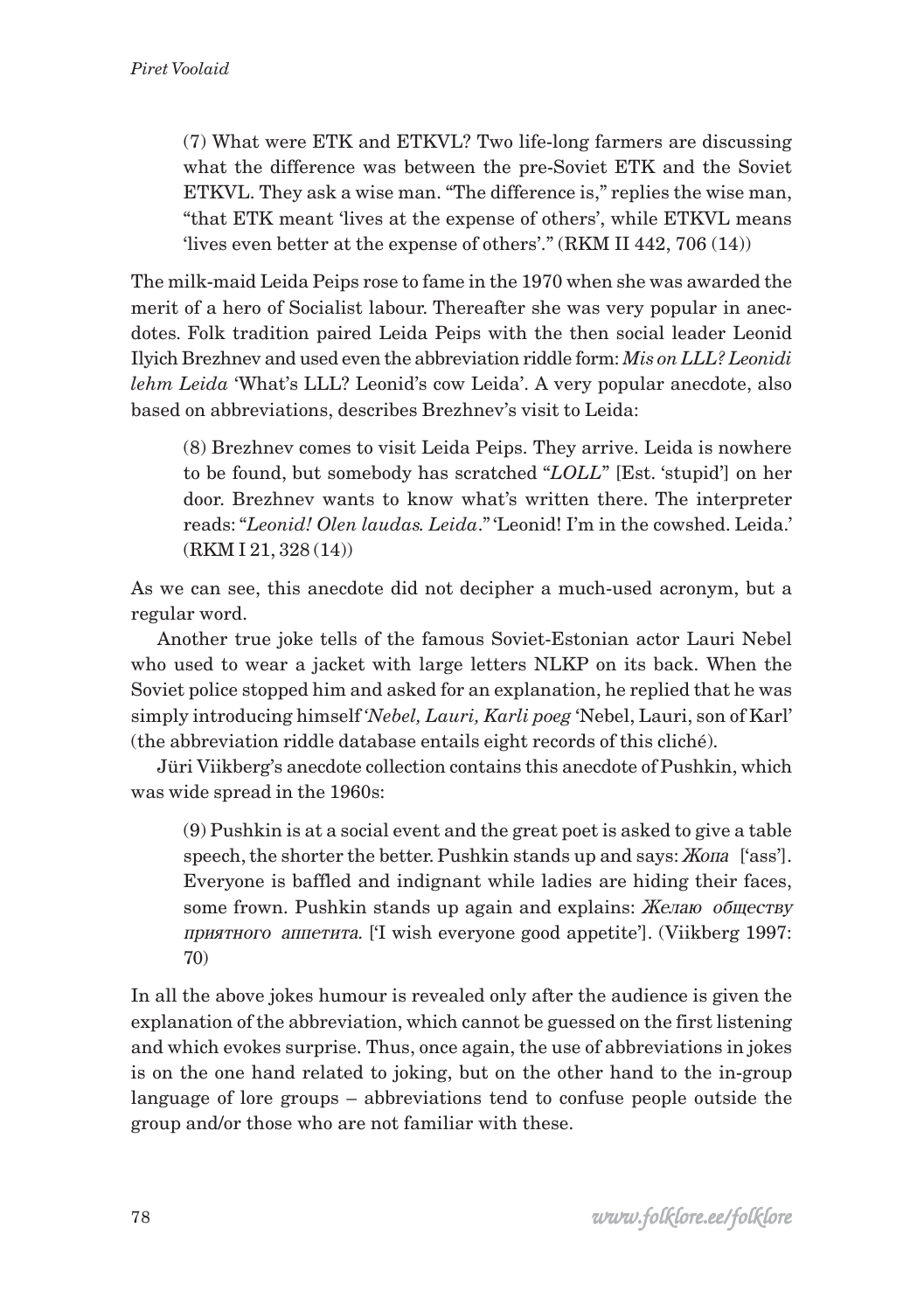#### **CONCLUSION**

The study explores the so-called quasi-abbreviations, which in folkloristics are referred to as *abbreviation riddles, abbreviation parodies, alternative interpretations of abbreviations, quasi-acronyms*. The source material is mainly derived from the digital database Estonian Abbreviation Riddles, the material from the 2007 school lore collection campaign in Estonia and, to lesser extent, abbreviation and acronym material available online and in printed sources. The Estonian abbreviation riddle database is a full-text corpus that follows specific criteria and provides a good cross-section of the folkloric  $\sim$  alternative interpretations of abbreviations in different eras and permits diachronic observation and description of genre changes. The aim of this condensed text corpus is to indicate to the abbreviation creation born from witty expression, joking and identity construction on the one hand and the preservation of the material spread in different times and perpetually changing as a socio-cultural archive memory, on the other. Folklorists have approached the phenomenon as a subgenre of riddles: the question part consists of a conventional abbreviation, whereas the explanation provided in the answer part is radically different from the conventional one; it is witty and humorous, often with a political or sexual undertone. Regarding the example of Arkhipova it is possible to speak of the normative or alternative interpretation(s) of the same abbreviation. Estonian abbreviation riddles are formed using four main principles: 1) popular uppercase abbreviations or acronyms are given an alternative explanation; 2) abbreviation riddles in which an existing word or phrase is turned into an abbreviation through later interpretation, 3) abbreviations as a combination of blending initial syllables or selected letters or 4) the formation of the folkloric interpretation from the very start.

The abbreviation lore of the Soviet period is mostly based on the first formation method and the second and third types are quite rare. Contemporary abbreviation lore falls under the fourth type and serves mostly as communicative specialised language. The third method, based on blending, is not very typical of the Estonian language and is thus absent in folklore.

Since language and folklore are strongly related to socio-cultural processes, the development of abbreviation riddles is influenced by the general tendencies in culture and society. Abbreviation parodies used to be an established tradition which was spread orally. Part of this tradition – namely, the political Soviet abbreviation repertoire – has disappeared due to social processes. However, its place has been taken by a new tradition, one that has been primarily influenced by the technological progress and the Anglo-American cultural space,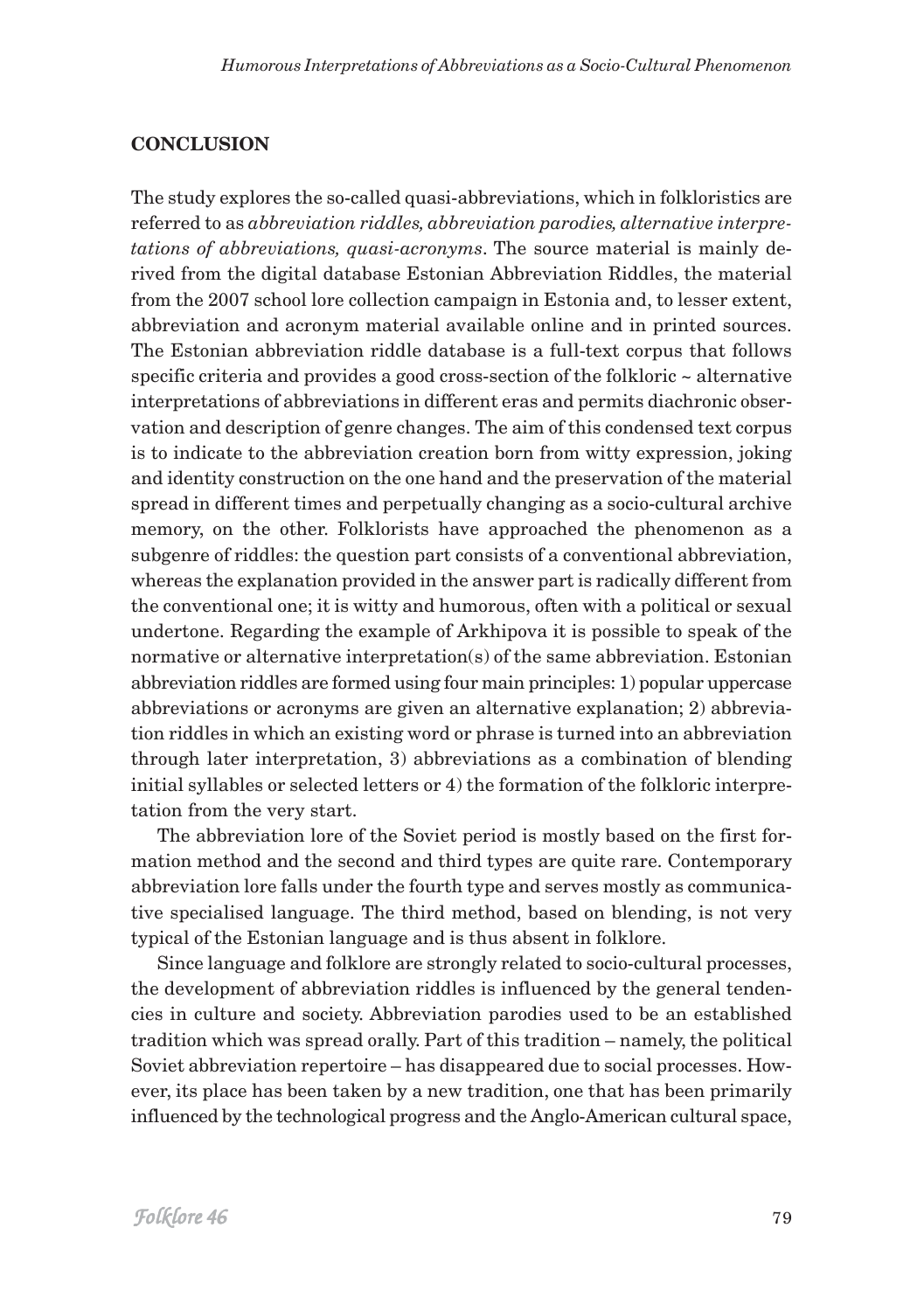in which both acronyms and blendings are symbols of the second half of the 20th century.

The folkloric interpretation of abbreviations is closely related to aspiration of humour and humour-theoretical rules and the model of incongruence are applied, or in other words a two-dimensional conceptual plane is created, to create a joke. The joke is born when the basic plane (the normative abbreviation interpretation) is unexpectedly replaced with an alternative plane (interpretation). As a phenomenon of non-institutional spiritual culture, abbreviation interpretations are highly context-related, the humour of these abbreviations is based on poetic devices as harmony (alliteration, end rhyme, etc.)

From the linguistic point of view, alternative interpretations for abbreviations share similarities with slang. The intention to hide information from outsiders; linguistic economising (brevity); affect (emphasised expression of one's attitude); attempts at humour and novelty; differentiating oneself from others, emphasising one's true nature; undermining well-known authorities and norms form the in-group lore of quasi abbreviations. Abbreviation folklore is used in modern technological communication channels as a symbol of group identity. We may agree with Garland Cannon (1989: 108), who says that creativity plays a major role in the formation of some acronyms and [a]cronyms are among the most creative, freewheeling creations in vocabulary today.

## **NOTES**

- **<sup>1</sup>** The article was prepared within the framework of the state programme project SF0030181s08 "Narrative Aspects of Folklore. Power, Personality and Globalization" and grant projects ETF8137 "Cultural processes in the Internet societies. Narratives, values and places" and ETF8149 "Cultural processes in the changing society: Tradition and creativity in post-socialist humour".
- **<sup>2</sup>** The technical specifics and structure of the database Estonian Abbreviation Riddles (and of other riddle databases of more recent origin) has been explored in Voolaid 2006.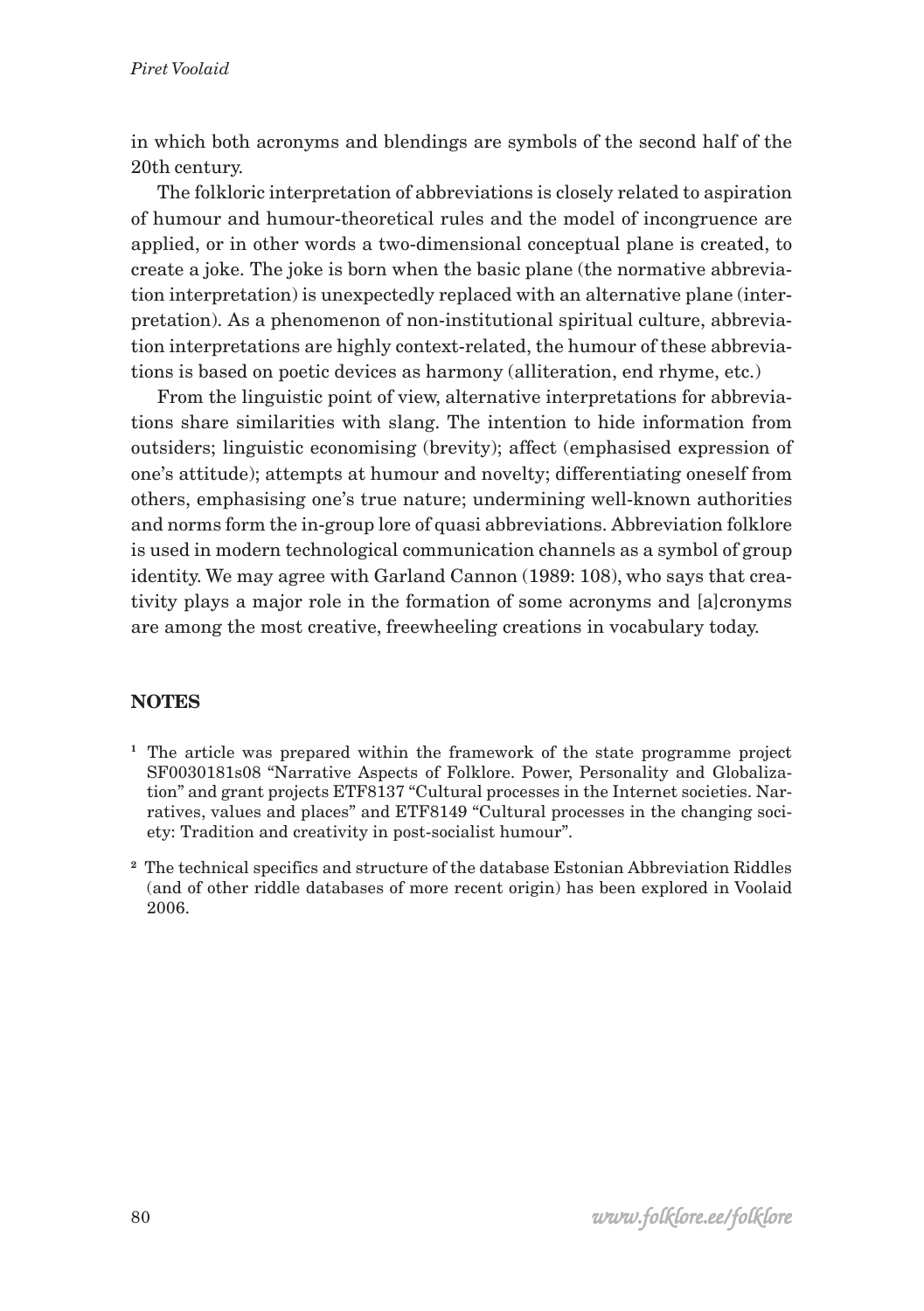#### **REFERENCES**

- Appel, René & Muysken, Pieter 1992. *Language contact and bilingualism*. London & New-York & Melbourne, Auckland: Edward Arnold (a division of Hodder & Stroughton).
- Arkhipova, Aleksandra 2008. VKhOD i KOT kak anekdot: ot iazykovoi igry k "novomu fol'kloru' v 20-e gody XX veka. Tipy dezabbreviatsii – ot abbreviatury k tekstu. In: W. G. Weststeijn (ed.) *Delo avangarda. The Case of the Avant-Garde*. Pegasus Oost-Europese Studies 8. Amsterdam: Uitgeverij Pegasus, pp. 413–446.
- Cannon, Garland 1989. Abbreviations and Acronyms in English Word-Formation. *American Speech*, Vol. 64, No. 2, pp. 99–127.
- Davies, Christie 2007. Humour and Protest: Jokes under Communism. *International Review of Social History*, Vol. 52, Supplement 15, pp. 291–305.
- Fandrych, Ingrid 2008. Submorphemic elements in the formation of acronyms, blends and clippings. *Lexis 2: "Lexical Submophemics / La submorphémique lexicale"*, pp. 105–123. http://screcherche.univ-lyon3.fr/lexis/IMG/pdf/Lexis\_2\_Fandrych-2.pdf, last accessed on 30 Nov 2010.
- Krikmann, Arvo 2004a. *Koestler, Raskin, Attardo ja teised: lingvistiliste huumoriteooriate uuemaist arenguist*. [Koestler, Raskin, Attardo and others: Contemporary Linguistic Theories of Humour]. Reetor 4. Tartu: EKM & EKFK.
- Krikmann, Arvo (ed.) 2004b. *Netinalju Stalinist Internet-anekdoty o Staline Internet Humour About Stalin*. Tartu: EKM & EKFK.
- Loog, Mai 1991. *Esimene eesti slängisõnaraamat.* [The First Estonian slang Dictionary].Tallinn: Mai Loog.
- Loorits, Oskar 1994 [1950]. *Okupatsioon rahvapilke kõverpeeglis*. [Estonian Humour about Occupation]. Tallinn: Olion.
- Maaleht = *newspaper "Maaleht"*, May 8, 2008.
- Maruste, Rait 1988. *Kuritegelik subkultuur tätoveeringutes, estides, slängis*: *õppevahend*. [Criminal Subculture in Tattoos, Gestures, Slang: Study Aid]. Tartu: Tartu Riiklik Ülikool.
- Mokienko, Vakerii & Nikitina, Tatiana 1998. *Tolkovyi slovar" iazyka Sovdepii*. St. Petersburg: Sankt-Peterburgskii Gosudarstvennyi Universitet.
- Ollisaar, Martin 2006. *Lühendiraamat*. [Book of Abbreviations]. Tallinn: Kirjastus Valgus.
- Raskin, Victor 1985. *Semantic Mechanisms of Humor*. Dordrecht & Boston & Lancaster: D. Reidel Publishing Company.
- Sarv, Kadi 1995. "Mina tahan ka Nõukogude Liidus elada!": Poliitiline anekdoot koolipärimuses. ["I Want to Live in the Soviet Union, Too!": Children's Political Anecdotes in School Lore]. *Lipitud-lapitud: Tänapäeva folkloorist.* [About Contemporary Folklore.] Tartu: EKI & EKM, pp. 106–160.
- Sridhar, Shikaripur N. & Sridhar, Kamal K. 1980. The syntax and psycholinguistics of bilingual code mixing. *Canadian Journal of Psychology*, Vol. 34, No. 4, pp. 407– 416.
- Stakheeva, Anastasiia 2008. Slovoproizvodstvo i slovotvorchestvo (na materialakh russkogo iazyka kontsa XXI veka). Avtoreferat dissertatsii na soiskanie uchenoi